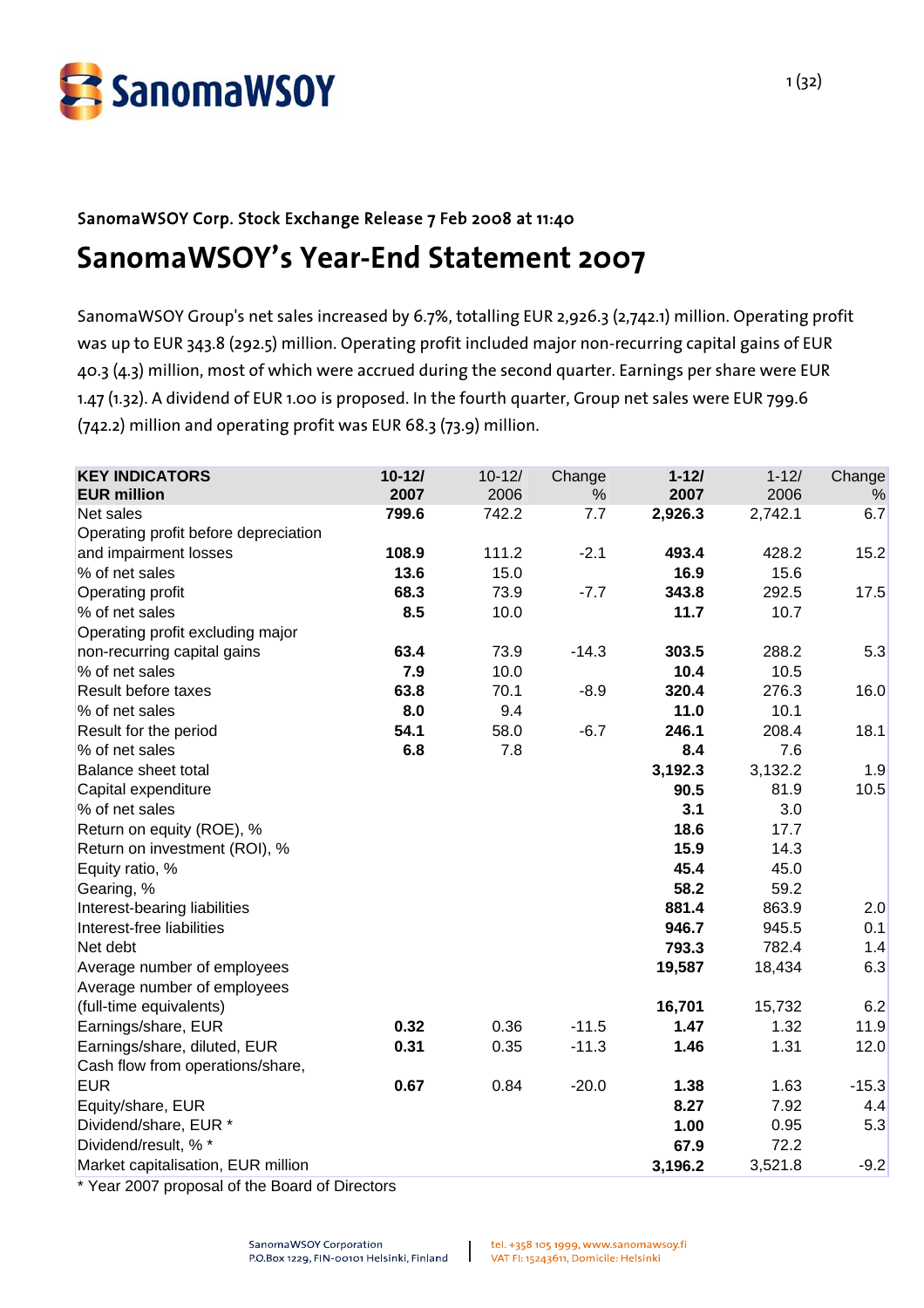

## Hannu Syrjänen, President and CEO

"The year 2007 went according to our plans. Operating profit excluding capital gains increased by 5.3%, and SanomaWSOY made a record result. We both developed our existing businesses and created new openings in our growth areas. We managed to take advantage of the favourable market situation in many of our media markets, and increased our market shares.

The diversified development of our product and service portfolio that continued actively throughout the year has meant a lot of new opportunities for the Group. In Finland, broadcast operations saw strong expansion during the past year: Instead of one television channel, we now operate five TV channels and two radio networks. Educational publishing further expanded its international operations, and kiosk operations and press distribution made strides in Russia. Most of the new magazines were launched in Central Eastern Europe. Over the year, we added a considerable number of new online services, and we also launched some new businesses, such as online casual gaming. The digital business, including television operations, accounted for 9.5% of our net sales at year end.

In the last quarter, our portfolio expanded with five new magazines and nine new online services. The largest digital project involved focusing Taloussanomat's resources online.

The diversified development of our business will continue in 2008, and we have already announced several new print and digital launches in January. In the future, our objective is to be one of the leading media companies with focus on sustainable growth and profitability. We also believe in value-adding market leadership in our chosen businesses.

In Finland, we continue to operate widely in different areas of the media industry, while in Europe, we are one of the leading magazine and educational publishers. We are also one of Europe's most profitable and actively expanding distribution companies in growth markets. At the same time as we are investing to further develop our digital expertise, we will continue to take good care of our core business."

## Operating environment

According to research institute estimates, the Finnish GDP increased by 4.1%, the Dutch GDP by 3.1% and the Belgian GDP by 2.7% during 2007. In Hungary, the growth rate was 2.0%, in the Czech Republic 5.7% and in Russia 7.2%.

According to research institute estimates, private consumption increased by 3.5% in Finland, 2.0% in the Netherlands and 2.2% in Belgium in 2007. In the Czech Republic, the growth rate was 6.1% and in Russia 12.2%. In Hungary, private consumption was down by 1.9%.

In 2007, media advertising in Finland grew by 6% according to TNS Media Intelligence. Advertising in newspapers increased by 5%, but decreased in free sheets by 1%. Job advertising increased by 18%.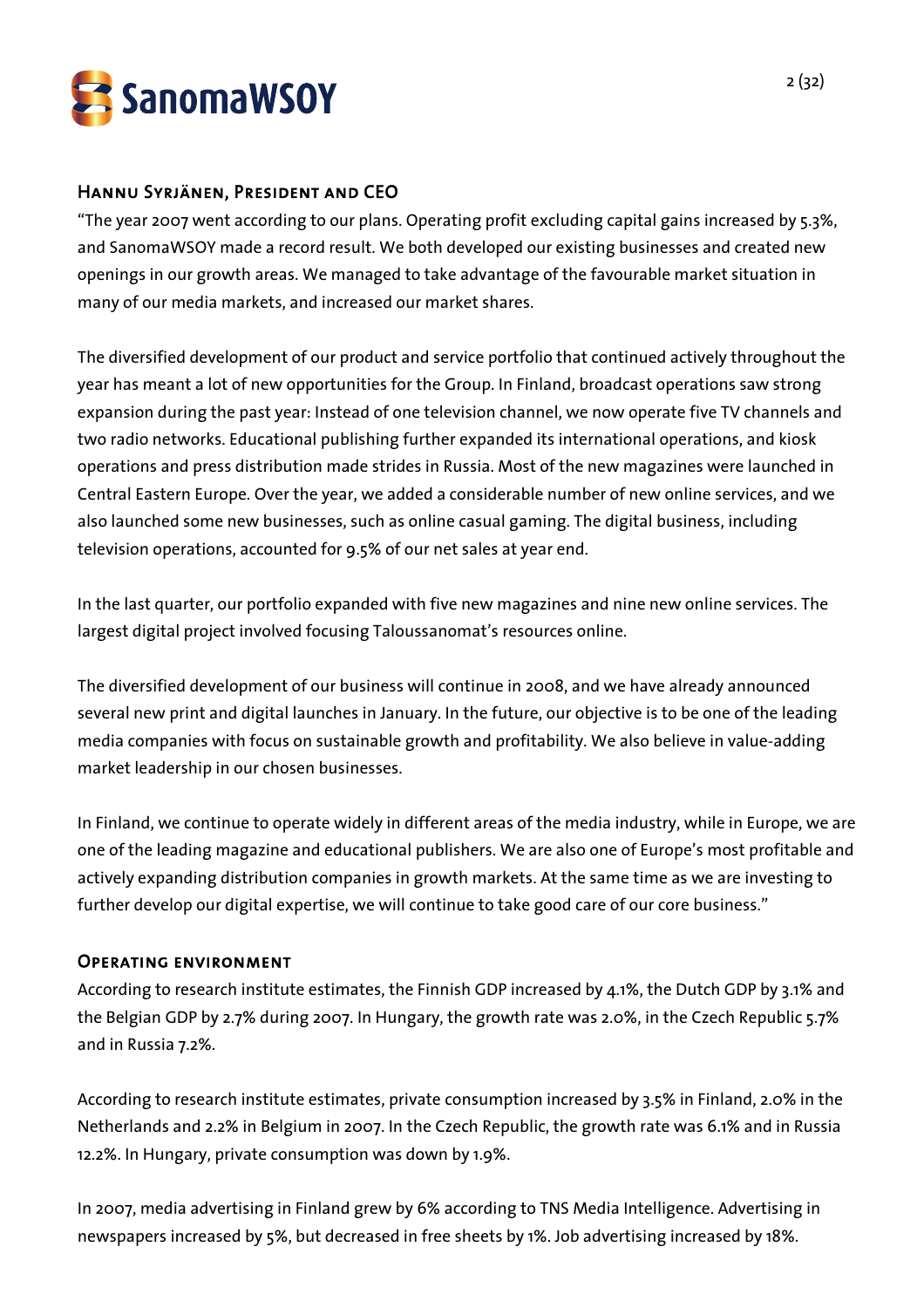SanomaWSOY

Magazine advertising grew by 4% and television advertising by 8%. According to ZenithOptimedia estimates, magazine advertising sales were up by 4% in the Netherlands, but down by 10% in Belgium in 2007. In Hungary, the growth rate was 1% and in the Czech Republic 7%. Expenditure on print media advertising in Russia is estimated to have increased by 24%. The share of magazine advertising sales of all advertising declined somewhat in the Netherlands and Belgium.

According to preliminary information from the Finnish Book Publishers' Association, the sale of books decreased by 1%, while the sale of educational materials remained stable in 2007. The educational material market in Europe is also estimated to have grown by between 1–2%.

According to the Finnish Grocery Trade Association, Finnish grocery sales grew by 4% in January– December 2007.

## Net sales

In 2007, SanomaWSOY's net sales increased by 6.7%, totalling EUR 2.926.3 million (2006: EUR 2,742.1 million; 2005: EUR 2,622.3 million). Net sales increased across all divisions due to e.g., strong media sales. Net sales adjusted for changes in the Group structure increased by a total of 5.2%.

Advertising sales accounted for 24% (23%) of the Group's total net sales, with online advertising sales showing particularly strong growth over the year. They accounted for 11% of the Group's total advertising sales. In geographical terms, Finland accounted for 49% (49%) of net sales, with other EU countries accounting for 46% (45%) and other countries for 5% (6%).

## Result

In 2007, SanomaWSOY's operating profit increased by 17.5%, totalling EUR 343.8 million (2006: EUR 292.5 million; 2005: EUR 301.3 million) or 11.7% (2006: 10.7%; 2005: 11.5%) of net sales. Operating profit included major non-recurring capital gains of EUR 40.3 (4.3) million mostly from the sale of puzzle magazines and a land area during the second quarter. Operating profit excluding these major non-recurring capital gains was a record EUR 303.5 (288.2) million, a 5.3% growth on the previous year. Sanoma Magazines, Sanoma and SWelcom improved their results. The result of the fourth quarter lagged behind the comparable period of 2006 due to issues such as the timing of marketing investments and costs incurred in connection with reorganisations.

SanomaWSOY's net financial items totalled EUR -35.7 (-24.5) million. Financial income amounted to EUR 9.2 (12.5) million. Financial expenses amounted to EUR 44.9 (37.0) million and primarily comprised of interest costs of EUR 41.4 (32.3) million on interest-bearing liabilities. The general increase in interest rates has increased the Group's interest expenses.

The result before taxes was EUR 320.4 (276.3) million and earnings per share were EUR 1.47 (1.32).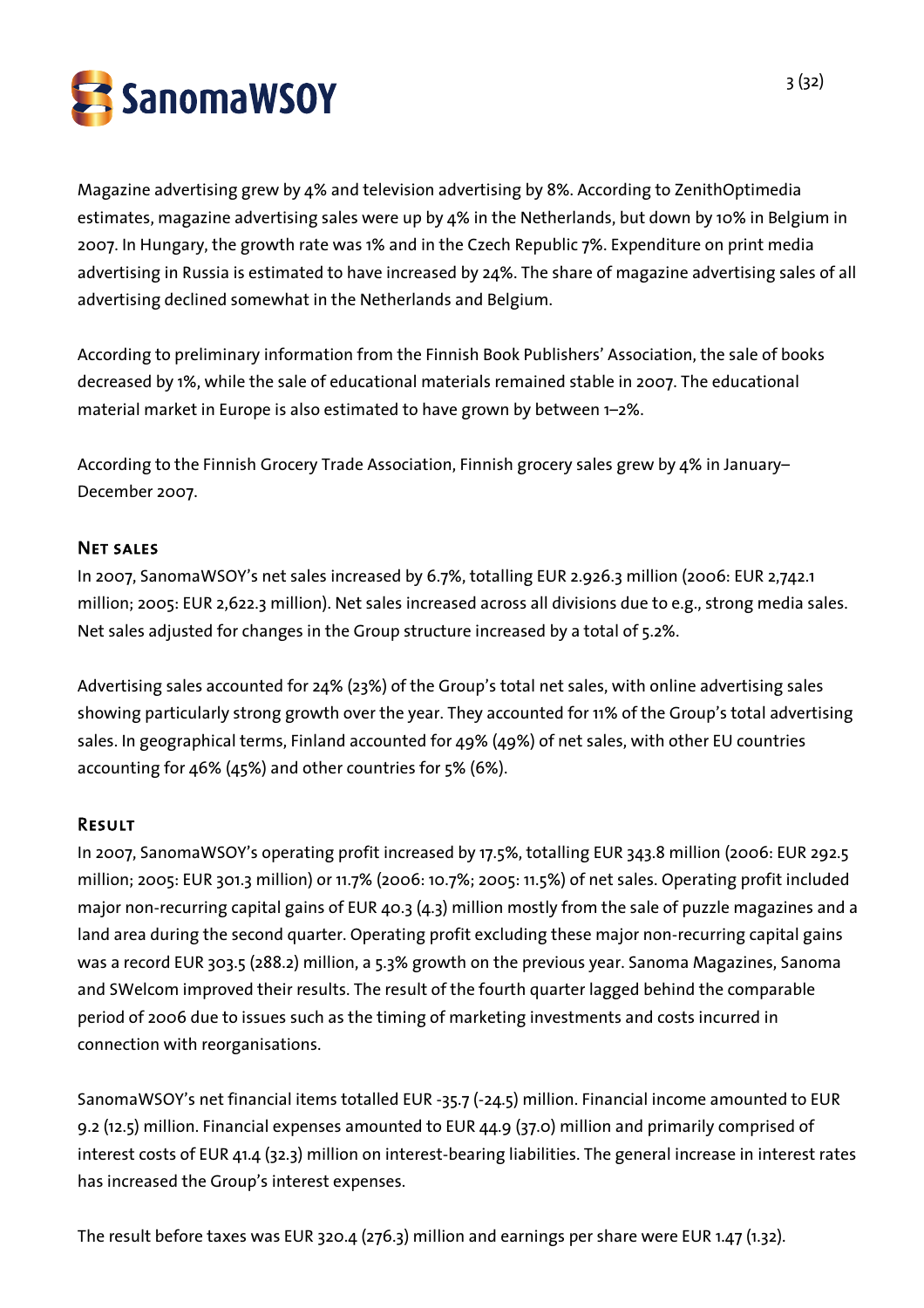

#### Balance sheet and financial position

On 31 December 2007, the consolidated balance sheet totalled EUR 3,192.3 (3,123.2) million. Cash flow from operations was EUR 227.9 (259.9) million and cash flow per share was EUR 1.38 (1.63). The development of cash flow from operations was impacted by strong fluctuations in working capital due to the timing of the accounts of commission sales, as well as higher taxes and interest expenses in comparison to the comparable year, and the growth of receivables and inventories due to expansion of operations.

SanomaWSOY's equity ratio continued to improve, reaching 45.4% (2006: 45.0%; 2005: 41.3%) at the end of the year, while gearing was reduced to 58.2% (59.2%). Equity increased to EUR 1,364.2 (1,322.7) million. A total of EUR 51.6 million of unrestricted equity was spent on the purchase of treasury shares. Return on equity (ROE) was 18.6% (2006: 17.7%; 2005: 22.3%), and the return on investment (ROI) was 15.9% (14.3%). Interest-bearing liabilities increased to EUR 881.4 (863.9) million and net debt to EUR 793.3 (782.4) million. The net debt/EBITDA ratio was 1.6 (1.8). On 31 December 2007, the Group's cash and cash equivalents totalled EUR 88.1 (81.5) million.

In August 2007, SanomaWSOY replaced the existing short-term bilateral loan agreements with a longterm facility that can be also flexibly utilised to finance possible acquisitions. The new loan facility is a EUR 802 million syndicated five-year credit facility with a group of 12 banks. If necessary, the facility may be renewed for an additional two-year option period. The loan interest rate is Euribor plus a variable margin dependent on the Company's financial status. The initial margin is 0.175%.

SanomaWSOY Corporation does not have any other significant agreements covered by the statutory obligation to disclose. In addition, the Group has, within the scope of normal business operations, agreements containing a standard change-of-control clause.

## Investments and acquisitions

In 2007, investments in tangible and intangible assets amounted to EUR 90.5 (81.9) million, and were focused on e.g., website development, ICT systems and the replacement investments. R&D expenditure was recorded at EUR 18.3 million (2006: EUR 11.3 million; 2005: EUR 16.2 million), or 0.6% (2006: 0.4%; 2005: 0.6%) of the net sales.

There were no single major acquisitions in 2007. The Group completed a number of smaller acquisitions discussed in more detail in the division sections of this document. The most significant acquisition in 2006 was the purchase of the Hungarian company Láng Kiadó és Holding.

## Events after the review period

On 10 January 2008, Sanoma Magazines sold its Dutch film entertainment distribution company, R.C.V. Entertainment. In 2007, R.C.V. Entertainment had net sales of EUR 34.2 million and made an operating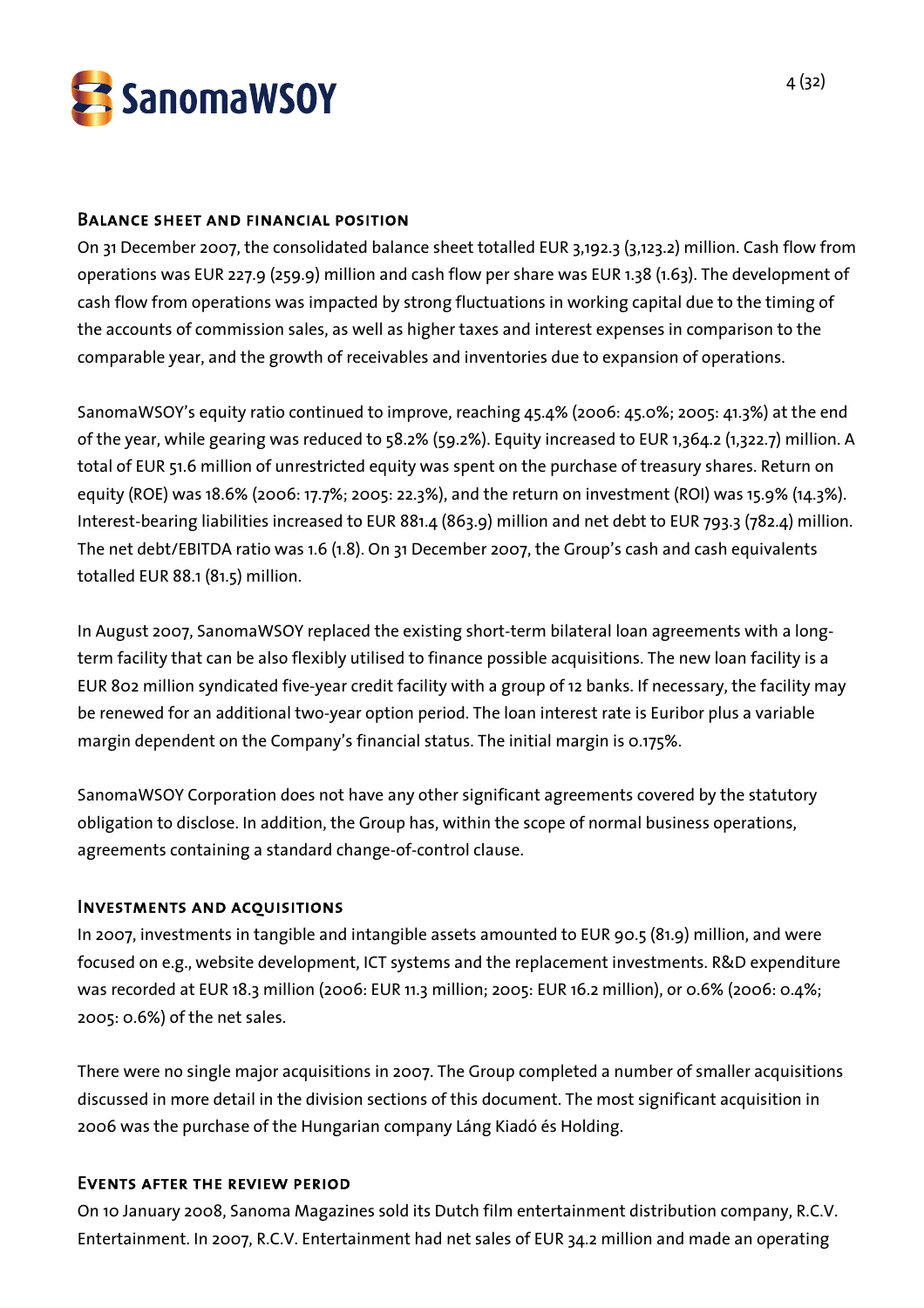

profit of some EUR 5 million. As a result of the sale, the company will record a capital gain amounting to some EUR 23 million in the first quarter of 2008.

## Dividend and other profit distributions

On 31 December 2007, SanomaWSOY Corporation's distributable funds were EUR 503.3 million, of which profit for the year made up EUR 266.8 million.

The Board of Directors will propose to the Annual General Meeting that:

- A dividend of EUR 1.00 per share, or in total an estimated EUR 165.7 million, shall be paid
- A sum of EUR 0.5 million shall be transferred to the donation reserve and used at the Board's discretion
- The amount left in shareholders' equity shall be EUR 337.1 million

In accordance with the AGM's decision, SanomaWSOY paid out a per-share dividend of EUR 0.95 for 2006. The record date for dividend payment was 11 April 2007 and the dividend payment date was 18 April 2007.

SanomaWSOY conducts an active dividend policy and primarily distributes over half of the Group result after taxes in dividends.

#### Shares and holdings

In 2007, trading with SanomaWSOY shares accounted for 56% (46%) of the average number of shares in issue during the period, or about 92.6 million shares. SanomaWSOY's total stock exchange turnover was EUR 2,014.5 (1,474.5) million.

In 2007, the volume-weighted average price of a SanomaWSOY share was EUR 21.70 with a low of EUR 18.32 and a high of EUR 24.51. At the end of the year, SanomaWSOY's market capitalisation, including treasury shares held by the Company, was EUR 3,246.8 (3,521.8) million and the closing price of the share was EUR 19.63 (21.35). On 31 December 2007, the company had a total of 16,503 shareholders. Foreign holdings accounted for 11.4% (10.9%) of the shares and votes.

There were no major changes in share ownership in 2007 and SanomaWSOY did not issue any flagging announcements. At the end of December, SanomaWSOY's registered share capital was EUR 71,121,910.56 and the number of shares on the market was 165,399,792.

Under the 2007 AGM authorisation, SanomaWSOY began acquiring its shares on 10 August. At the end of the year, the Company held a total of 2,576,903 treasury shares, representing 1.6% of the Company's shares and votes. The total book-counter value of the shares owned by the Company was EUR 1,108,068.29. The share buybacks continued after the end of the accounting period, and on 7 February 2008 the Company owned 3,136,000 shares, representing 1.9% of the shares and votes. On 7 February 2008, the Board of Directors of SanomaWSOY decided to cancel all treasury shares held by the Company.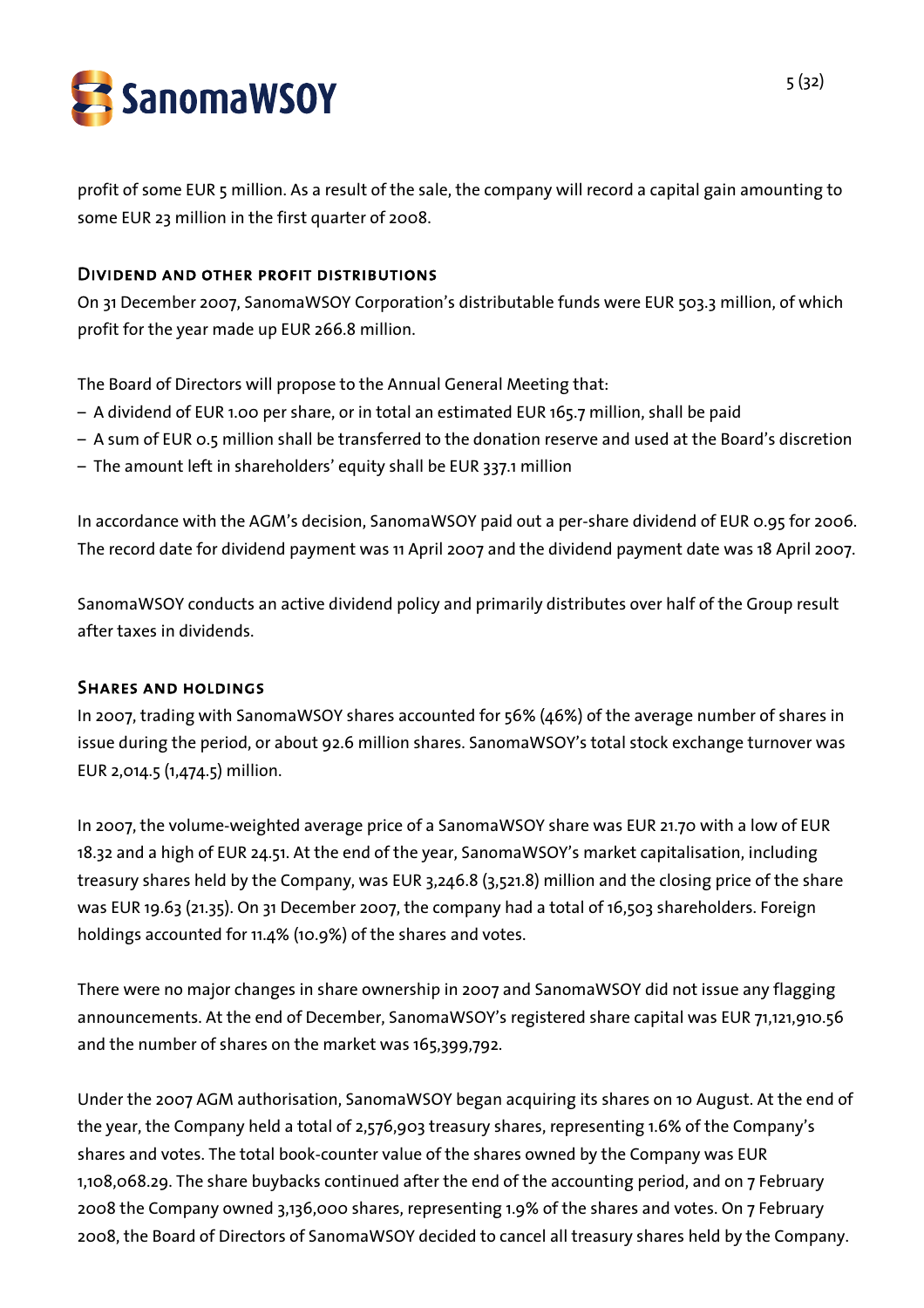SanomaWSOY

The cancellation does not affect the Company's share capital. The cancellation of treasury shares is estimated to be entered into the Trade Register on 18 February 2008.

SanomaWSOY Corporation issued a convertible capital note on 31 August 2001 and trading with the notes began on the Main List of the Helsinki Stock Exchange on 6 September 2001. The imputed conversion price of a share was EUR 15.91 and the nominal value of each note was EUR 10,000.

The conversion period of the notes ended on 20 June 2007. During the conversion period from 6 September 2001 to 20 June 2007, convertible capital notes worth EUR 149,900,000 were converted into 9,421,615 SanomaWSOY shares. In addition, SanomaWSOY redeemed and invalidated 4,944 notes, worth EUR 49,440,000. The loan matured on 4 July 2007, on which date the non-converted capital notes totalling EUR 660,000 were repaid.

## **PERSONNEL**

In 2007, the average number of persons employed by the SanomaWSOY Group was 19,587 (2006: 18,434; 2005: 16,885). In full-time equivalents, the number of Group employees averaged 16,701 (2006: 15,732; 2005: 14,256). Sanoma Magazines had an average of 5,623 (5,302) employees, Sanoma 2,716 (2,672), SanomaWSOY Education and Books 2,769 (2,455), SWelcom 501 (437) and Rautakirja 7,886 (7,496). The average number of employees in the Parent Company was 92 (72). The number of employees increased, for example, as a result of acquisitions and investments in new businesses.

The total wages, salaries and fees paid to SanomaWSOY employees in 2007, including the expense recognition of options granted, amounted to EUR 533.0 million (2006: 482.9; 2005: 461.8).

## Management

The AGM of 4 April 2007 confirmed the number of SanomaWSOY's Board members at ten and re-elected those who had reached the end of their term. The Board of Directors of SanomaWSOY consists of: Jaakko Rauramo, Chairman, Sari Baldauf, Vice Chairman, and Robert Castrén, Jane Erkko, Paavo Hohti, Sirkka Hämäläinen-Lindfors, Seppo Kievari, Robin Langenskiöld, Hannu Syrjänen and Sakari Tamminen as members.

The Annual General Meeting re-appointed Pekka Pajamo, APA, and Sixten Nyman, APA, as his deputy, and chartered accountants KPMG Oy Ab, with Kai Salli, APA, acting as the Auditor in Charge, as the auditors of the Company.

At the beginning of 2007, the Management Group comprised Hannu Syrjänen (Chairman), Eija Ailasmaa, Jacques Eijkens, Nils Ittonen, Erkki Järvinen, Tapio Kallioja, Mikael Pentikäinen, Kerstin Rinne and Matti Salmi.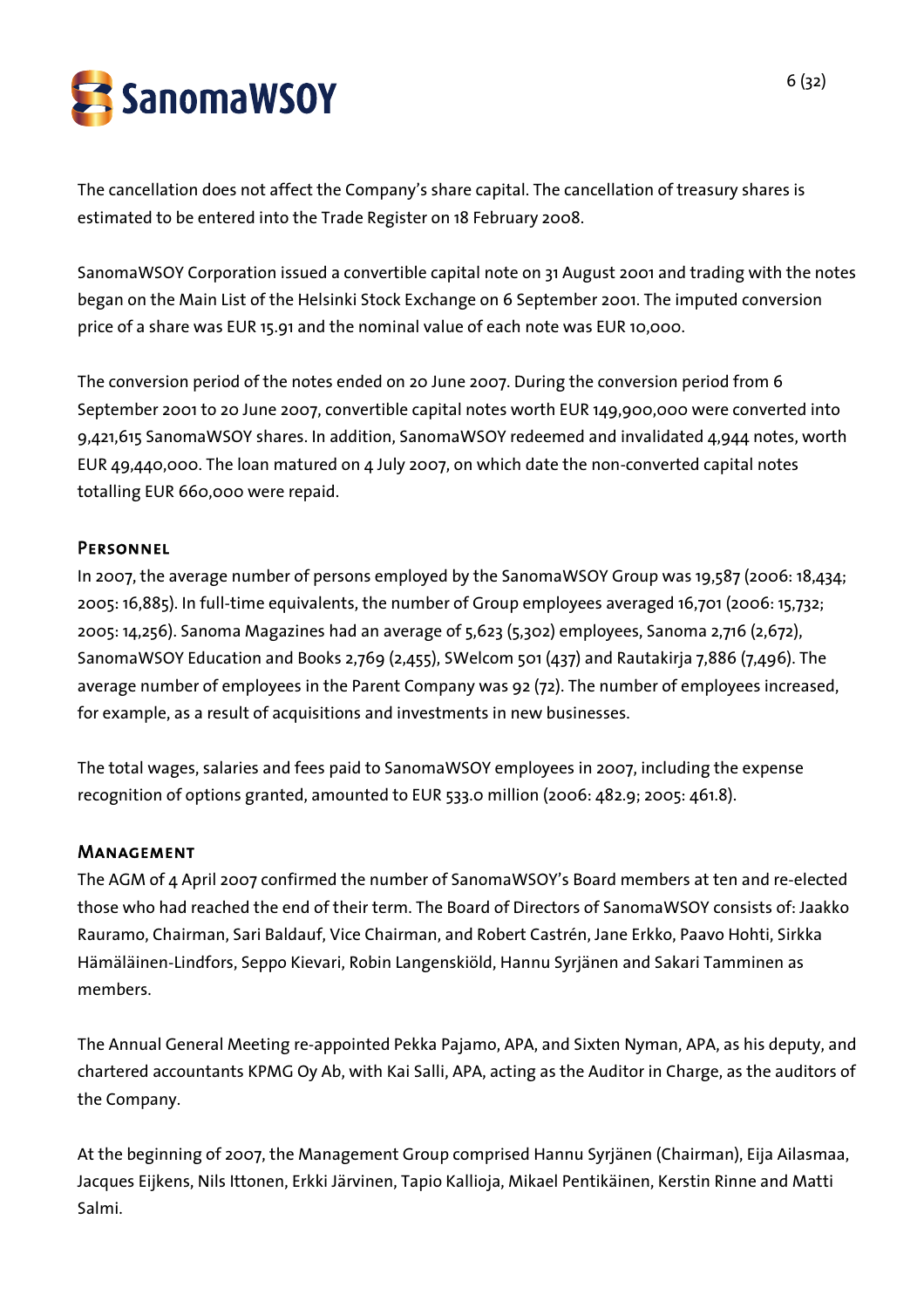

SanomaWSOY's management model was renewed in the spring, and since 5 April 2007 the Executive Management Group (EMG) consists of SanomaWSOY's President and CEO Hannu Syrjänen, and the directors of each division: Eija Ailasmaa, President and CEO of Sanoma Magazines; Mikael Pentikäinen, President of Sanoma; Jacques Eijkens, CEO of SanomaWSOY Education and Books; Tapio Kallioja, President of SWelcom; and Erkki Järvinen, President and CEO of Rautakirja. The authorisations and responsibilities of the EMG remained unchanged.

In connection with this change in management model, SanomaWSOY's Board of Directors appointed deputies for SanomaWSOY's senior management: deputy to Hannu Syrjänen is Eija Ailasmaa; deputy to Mikael Pentikäinen is Pekka Soini, President of Helsingin Sanomat; deputy to Jacques Eijkens is Veli-Pekka Elonen, President of WSOY; and deputy to Erkki Järvinen is Hellevi Kekäläinen, CFO of Rautakirja. At the same time, SanomaWSOY established the Corporate Centre to support the Group's divisions.

After the review period on 7 February 2008, the Board of Directors appointed Anu Nissinen as President of SWelcom and a member of the EMG, effective 25 February 2008. SWelcom's long-term President Tapio Kallioja will retire according to his contract of employment on 31 March 2008.

#### Board authorisations

The AGM of 4 April 2007 authorised the Board of SanomaWSOY to decide on the acquisition of the Company's shares and an increase in share capital.

Under the authorisation, the Board may decide on the acquisition of own shares with distributable profits until the AGM of 2008. A maximum of 8,200,000 shares may be acquired. These shares will not be acquired in relation to the share holdings of existing shareholders. They will be acquired with the Company's unrestricted equity at the market price of the acquisition moment; however, in such a way that the minimum price of a share is the lowest market price in public trading and the maximum price is the highest price noted in public trade during the authorisation period. On 2 August 2007, the Board decided to implement an acquisition programme of own shares starting on 10 August 2007.

The AGM also authorised the Board to decide, until the AGM of 2010, on the issue of new shares, the transfer of treasury shares and the granting of special rights entitling to shares. The authorisation does not exclude the right of the Board of Directors to decide on a directed share issue. With this authorisation, and as a result of the use of special rights, the Board is authorised to decide on the issuance of a maximum of 82,000,000 new shares and the disposal of a maximum of 5,000,000 treasury shares. In a directed share issue, a maximum of 41,000,000 shares can be issued or transferred. With this authorisation, the Board is authorised to issue a maximum of 5,000,000 stock options as part of an incentive programme within the Company. On 19 December 2007, the Board decided on the issuance of Stock Option Scheme 2007.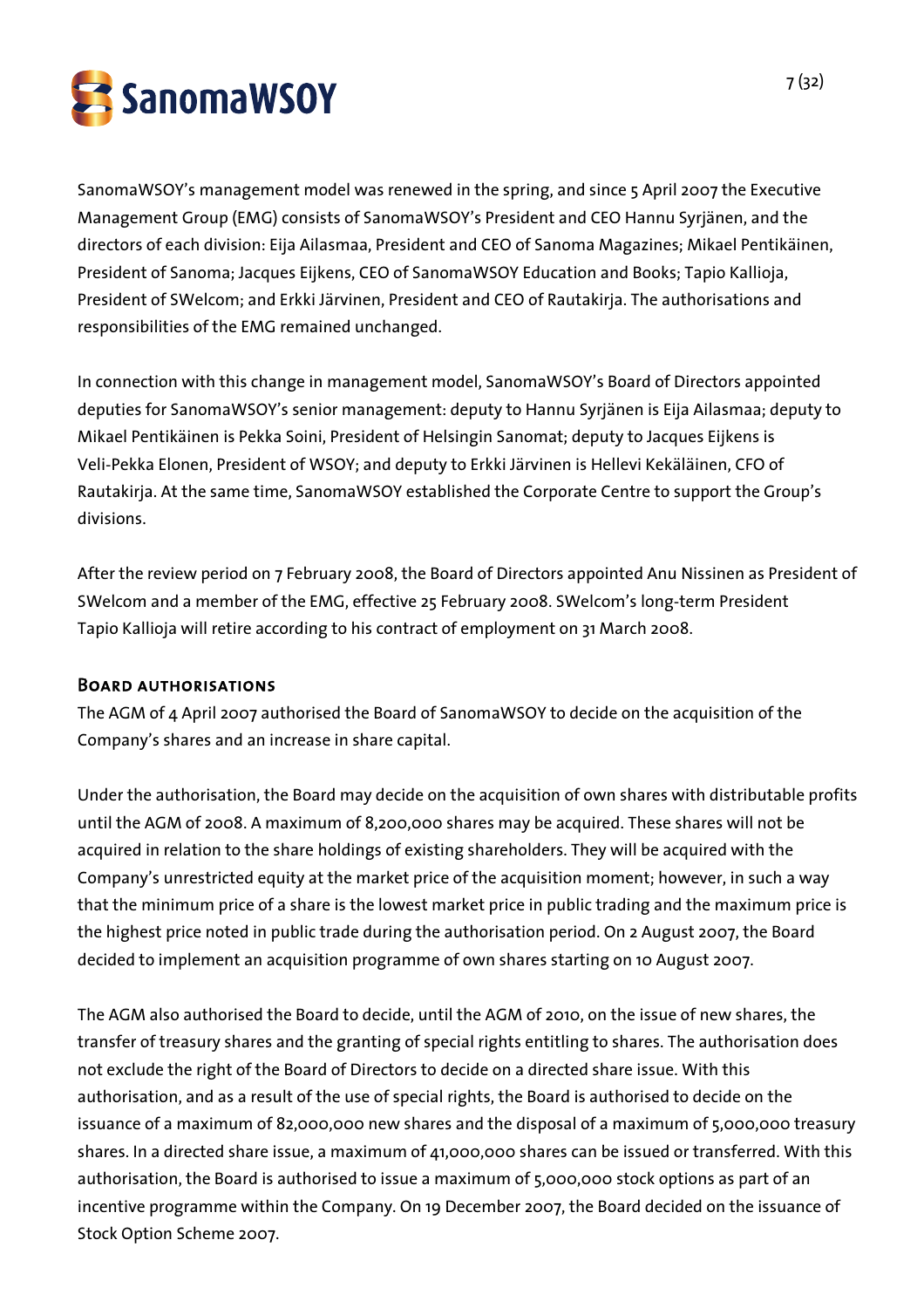

#### Risks and risk management

The evaluation of business risks and the opportunities associated with them is part of the daily routine of SanomaWSOY's management. The management must take calculated risks in order to run the Company's business as successfully as possible.

Normal business risks associated with the media industry relate to developments in media advertising and consumer spending. Media advertising is sensitive to economic fluctuations. A quarter of SanomaWSOY's net sales are derived from media advertising. SanomaWSOY's diversified operations in various fields of media in over 20 European countries also balance the effects of market fluctuations. SanomaWSOY's growth areas (magazine publishing, educational publishing, digital media and press distribution) are not primarily exposed to any political risk.

Rapid technological development, the diversifying use of the internet and changes in consumer preferences affect the future of the media business. At the same time, the supply of digital content services is growing and becoming more focused. Technological development and changes in consumer preferences may also affect the choices of advertisers regarding the communication channels utilised. SanomaWSOY closely monitors technological development and changes in consumer preferences, and collaborates with technology companies to develop new products and services to meet these changes for both its consumer and advertising customers. The strong development of the digital business has also been selected as one of the focus areas in SanomaWSOY's growth strategy. The wide array of products and services offered by the Group reduces the risks posed by technological development and changes in consumer preferences.

In recent years, SanomaWSOY has grown vigorously through acquisitions. As a result, the consolidated balance sheet on 31 December 2007 included about EUR 1.8 billion in goodwill, publishing rights and other intangible assets, most of which resides in the magazine publishing business. Following the adoption of International Financial Reporting Standards (IFRS), goodwill is no longer amortised over its useful life; instead, it is tested for impairment on an annual basis and whenever indicators of impairment arise. Impairment losses on goodwill and other intangible assets for the financial year totalled EUR 1.3 (0.1) million, and there were no indicators of other impairment losses.

The functioning and reliability of a number of ICT systems are integral aspects of the Group's business. SanomaWSOY assessed the severity of the risks associated with ICT systems, specified system protection levels and the required backup systems, and established continuity plans for the Group's critical systems.

SanomaWSOY's business is based on work performed primarily in an office setting with no known significant environmental hazards. As is typical in the graphics industry, SanomaWSOY's environmental impact is low with no known significant environmental risks.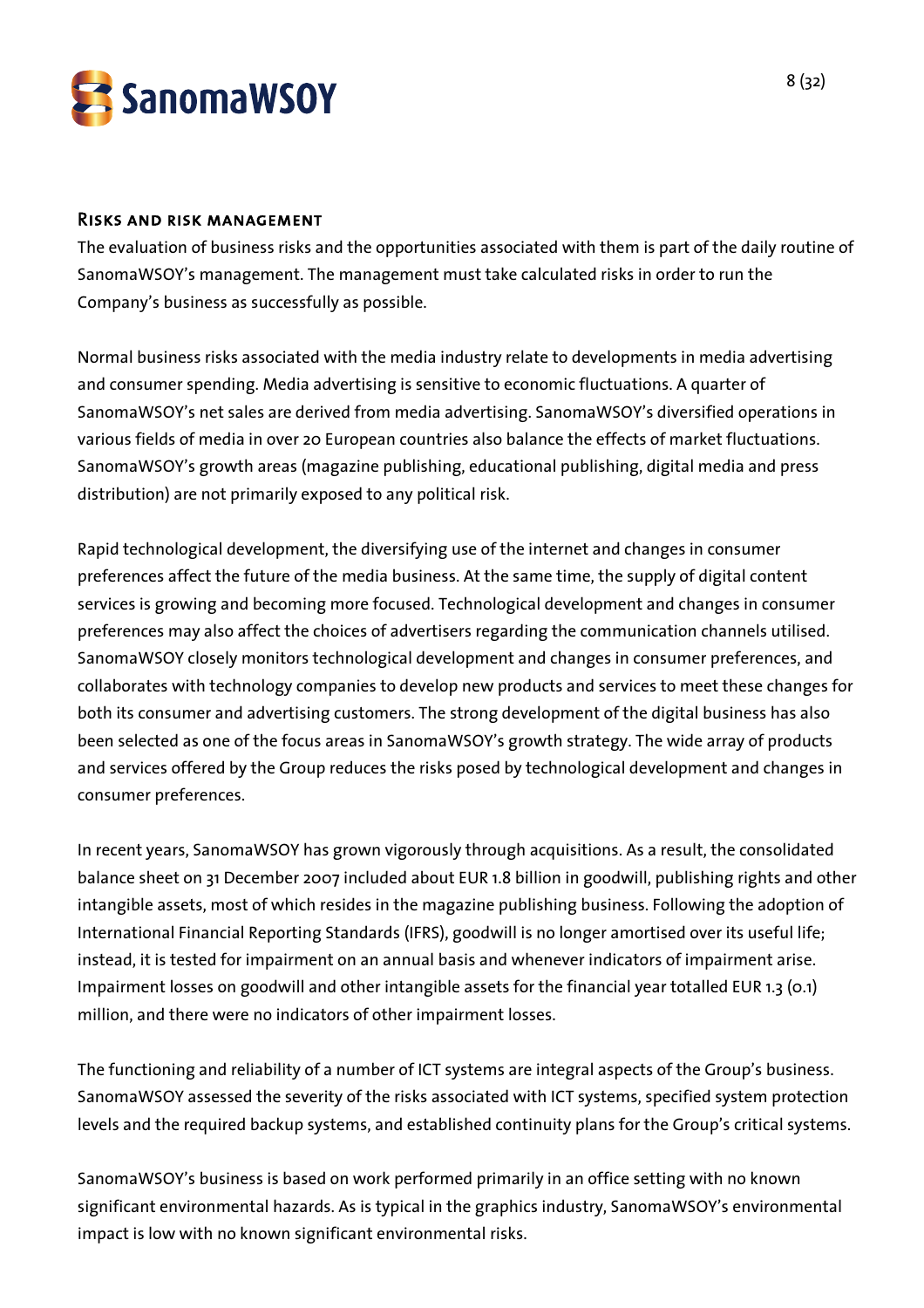

#### Seasonal fluctuation

Developments in media advertising have an impact on the net sales and results of Sanoma Magazines, Sanoma and SWelcom. Advertising sales are influenced, for example, by the number of newspaper and magazine issues published during each quarter, which varies yearly. Television advertising in Finland is usually strongest in the second and fourth quarters.

A major portion of the net sales and results in publishing and retail, for example, is generated in the last quarter, particularly from Christmas sales, while educational publishing accrues most of its net sales and results during the second and third quarters.

Seasonal business fluctuations influence the Group's net sales and operating profit, with the first quarter traditionally being the smallest.

## Outlook for 2008

In 2008, SanomaWSOY's net sales are projected to grow in line with the previous year. In 2007, Group net sales increased by 6.7%. Operating profit excluding major non-recurring capital gains is expected to continue to improve. In 2007, operating profit excluding capital gains totalled EUR 303.5 million.

The forecast for the development of SanomaWSOY's net sales and operating profit in 2008 is based on both organic growth, and growth based on minor acquisitions. During 2008, SanomaWSOY will continue its strong focus on investing in digital media and strengthening its market positions. In addition to the Group's own business activities and development projects, the growth of net sales and operating profit are naturally also affected by the overall economic development in the Group's operating countries. The most significant short-term uncertainties are related to the growth rate of media advertising and private consumption.

European economies are projected to continue to grow in 2008, but at a slightly slower rate than in 2007. Research institutions predict that GDP will grow by 3.2% in Finland, 1.8% in the Netherlands and 2.2% in Belgium. The growth rate is expected to be 3.0% in Hungary, 4.5% in the Czech Republic and 6.6% in Russia. According to ZenithOptimedia estimates, media advertising in SanomaWSOY's primary market areas in 2008 will grow at a rate faster than that of GDP. In 2008, private consumption is estimated to increase by 3.1% in Finland, 2.2% in the Netherlands, 1.9% in Belgium, 4.4% in the Czech Republic, 0.5% in Hungary and 12.2% in Russia.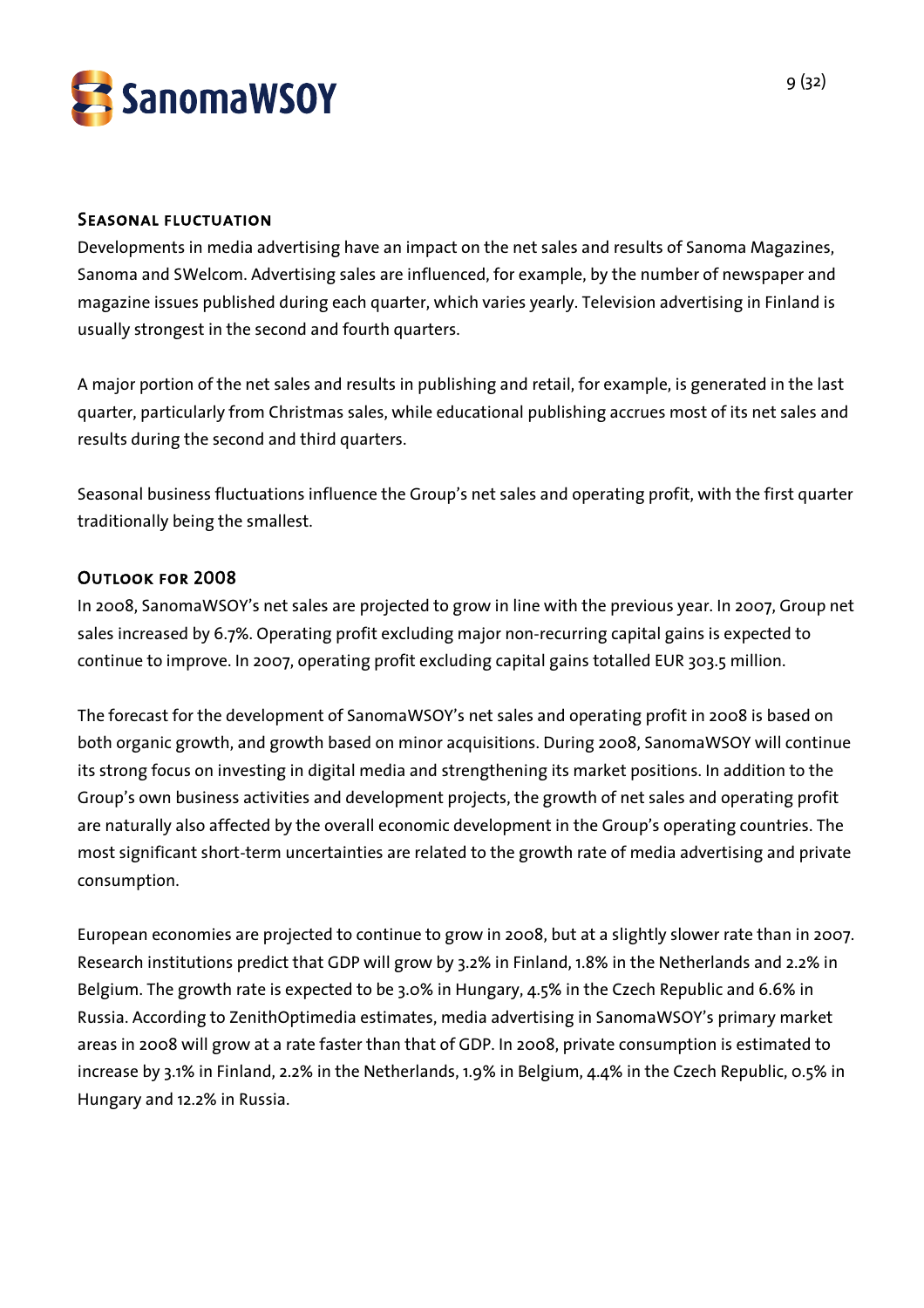

#### Sanoma Magazines

Sanoma Magazines is one of Europe's largest consumer magazine publishers, operating in 13 countries. In addition to publishing its strong portfolio of magazine brands for various reader communities, Sanoma Magazines is expanding its business to other media platforms, with a strong focus on interactivity.

– All businesses performing well; operating profit excluding the sales gains was up by 10.7%

– Online advertising sales outperforming market growth; in total, the Division's online advertising sales grew by 42%

– Continuous investments in magazine launches and developing online operations: 22 new magazine titles and several online services added to the portfolio during the year

– Movie distributor RCV divested after the review period

| $10 - 12/$<br>2007 | $10 - 12/$<br>2006 | Change<br>$\%$ | $1 - 121$<br>2007 | $1 - 12/$<br>2006 | Change<br>$\%$ |
|--------------------|--------------------|----------------|-------------------|-------------------|----------------|
| 352.4              | 324.3              | 8.7            | 1,238.1           | 1,155.9           | 7.1            |
| 37.2               | 41.9               | $-11.4$        | 160.9             | 128.8             | 25.0           |
| 10.5               | 12.9               |                | 13.0              | 11.1              |                |
|                    |                    |                |                   |                   |                |
| 37.2               | 41.9               | $-11.4$        | 139.7             | 126.2             | 10.7           |
| 10.5               | 12.9               |                | 11.3              | 10.9              |                |
|                    |                    |                | 1,937.5           | 1,910.0           | 1.4            |
|                    |                    |                | 20.6              | 16.5              | 24.9           |
|                    |                    |                | 12.4              | 10.8              |                |
|                    |                    |                | 5,623             | 5,302             | 6.1            |
|                    |                    |                |                   |                   |                |
|                    |                    |                | 5,169             | 4,848             | 6.6            |
|                    |                    |                |                   |                   |                |

| <b>OPERATIONAL INDICATORS *</b>                                                                                 | 1-12/2007 | $1 - 12/2006$ |
|-----------------------------------------------------------------------------------------------------------------|-----------|---------------|
| Number of magazines published, copies                                                                           | 309       | <b>307</b>    |
| Magazine copies sold, thousand copies                                                                           | 429.378   | 433.526       |
| Number of advertising pages sold                                                                                | 64.601    | 57.700        |
| the contract of the contract of the contract of the contract of the contract of the contract of the contract of |           |               |

Including joint ventures

In 2007, Sanoma Magazines' net sales grew by 7.1%, amounting to EUR 1,238.1 (1,155.9) million. All businesses increased their net sales, with most growth coming from the Russian, Belgian and Hungarian operations, as well as online sales in the Netherlands. Adjusted for changes in the Group structure, the Division's net sales grew by 6.1%. Of the Division's net sales, 16% (16%) came from Finland. The Dutch press distribution company Aldipress has been transferred to Rautakirja as of 1 January 2007, and figures for the comparable year have been adjusted accordingly.

The Division's advertising sales increased by 16% and represented 30% (28%) of net sales. With all businesses developing favourably, most advertising growth came from Sanoma Magazines International and online advertising sales in the Netherlands.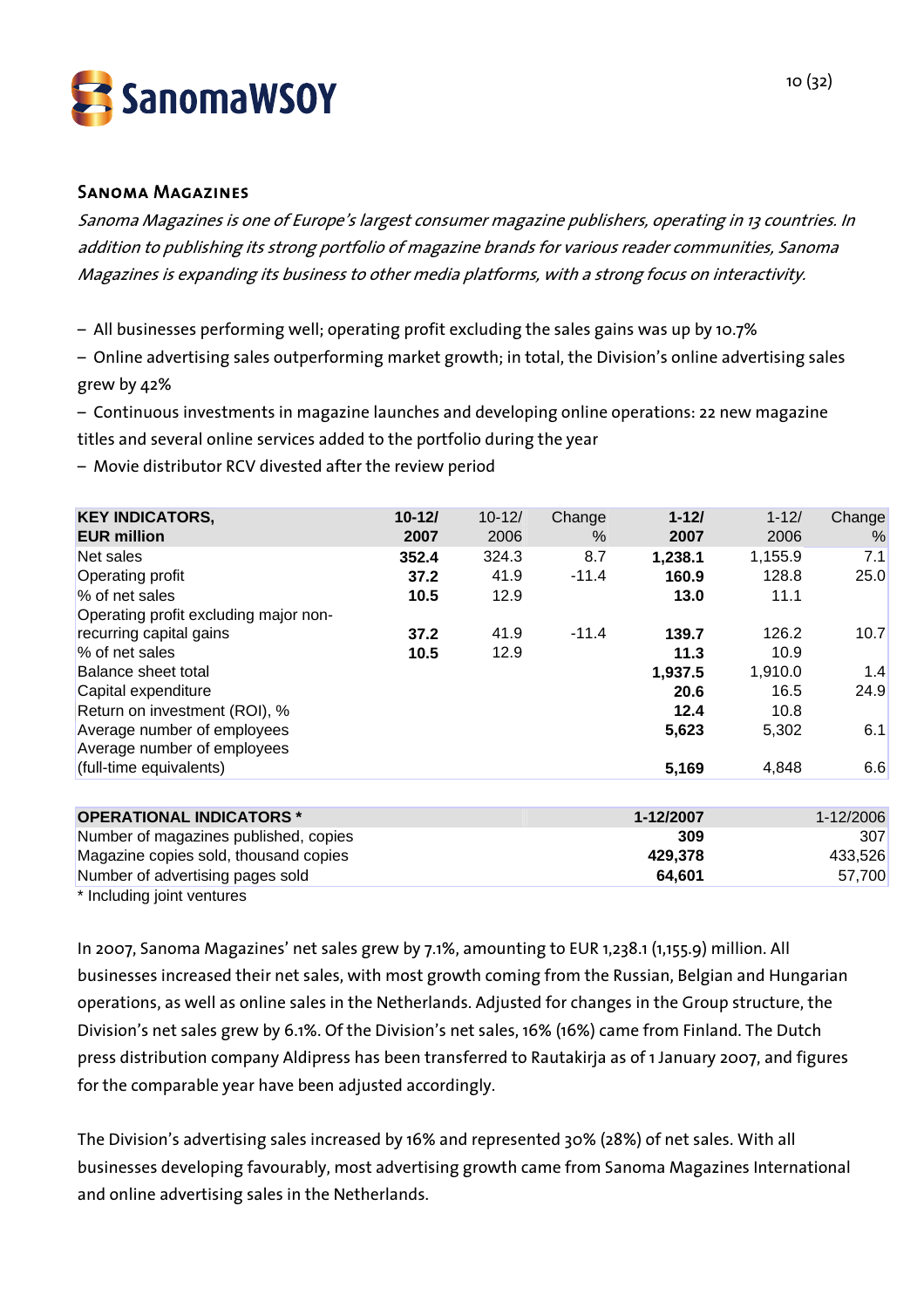

Circulation sales grew by 2% and represented 55% (57%) of Sanoma Magazines' net sales. The increase was mainly the result of improved single copy sales in Belgium and the growth of subscription sales in Finland and Belgium.

Net sales in Sanoma Magazines Netherlands amounted to EUR 539.8 (531.2) million. Both print and online advertising sales increased. In 2007, Sanoma Magazines Netherlands' online advertising grew by 36%. Strong brands like Donald Duck, Libelle and Margriet performed well on the readers' market. Subscription sales developed favourably, but total circulation sales decreased due to decreased single copy sales and partly due to the divestment of puzzle magazines. Sanoma Magazines Netherlands continued to invest in both print and online activities. During the fourth quarter, Sanoma Uitgevers launched a new wellness title Get in Shape. The most significant launch of the year was that of the glossy fashion weekly Grazia in September. In total, Sanoma Magazines Netherlands made three launches during the year. Online operations were mainly developed through acquisitions.

After the review period, Sanoma Magazines Netherlands divested its movie distribution company R.C.V. Entertainment, the largest independent distributor of films in the Benelux countries. The deal was finalised on 10 January 2008. Sanoma Magazines Netherlands also strengthened its core business by acquiring on 1 January 2008 the shares of Mood for Magazines publishing company.

Sanoma Magazines International's net sales grew to EUR 283.4 (247.6) million. Growth mainly came from increased advertising sales. Advertising sales grew in all countries, except in the Czech Republic where they remained at the previous year's level. Most growth came from Russia and from Hungary, where online advertising continues to develop positively. Net sales in Russia grew by 18% and were slightly above EUR 100 million. Sanoma Magazines International's circulation sales increased slightly, but competition in the single copy market is intense in markets such as the Czech Republic and Hungary. Sanoma Magazines International continues to actively develop its print and online portfolio: in the fourth quarter, three new magazines were launched and several online sites were launched or acquired. A total of 17 titles were launched in 2007, among them Grazia, a new weekly glossy for the Russian market together with Mondadori. Seven titles were divested or discontinued.

Net sales in Sanoma Magazines Belgium grew to EUR 216.6 (188.6) million, partly due to new niche publishing operations acquired in September 2006, as well as increased circulation sales. Single copy sales in particular grew. In the comparable year, net sales were negatively influenced by single copy distribution problems at the beginning of the year. Sanoma Magazines Belgium's major magazine launch was Milo, a 40+ women's magazine, in January. Sanoma Magazines also renewed its flagship title Humo and introduced its first mobile content offering, focused on the readers of its women's titles.

Sanoma Magazines Finland's net sales increased to EUR 202.8 (193.2) million, with both advertising and circulation sales contributing to the growth. Subscription sales performed particularly well, thanks to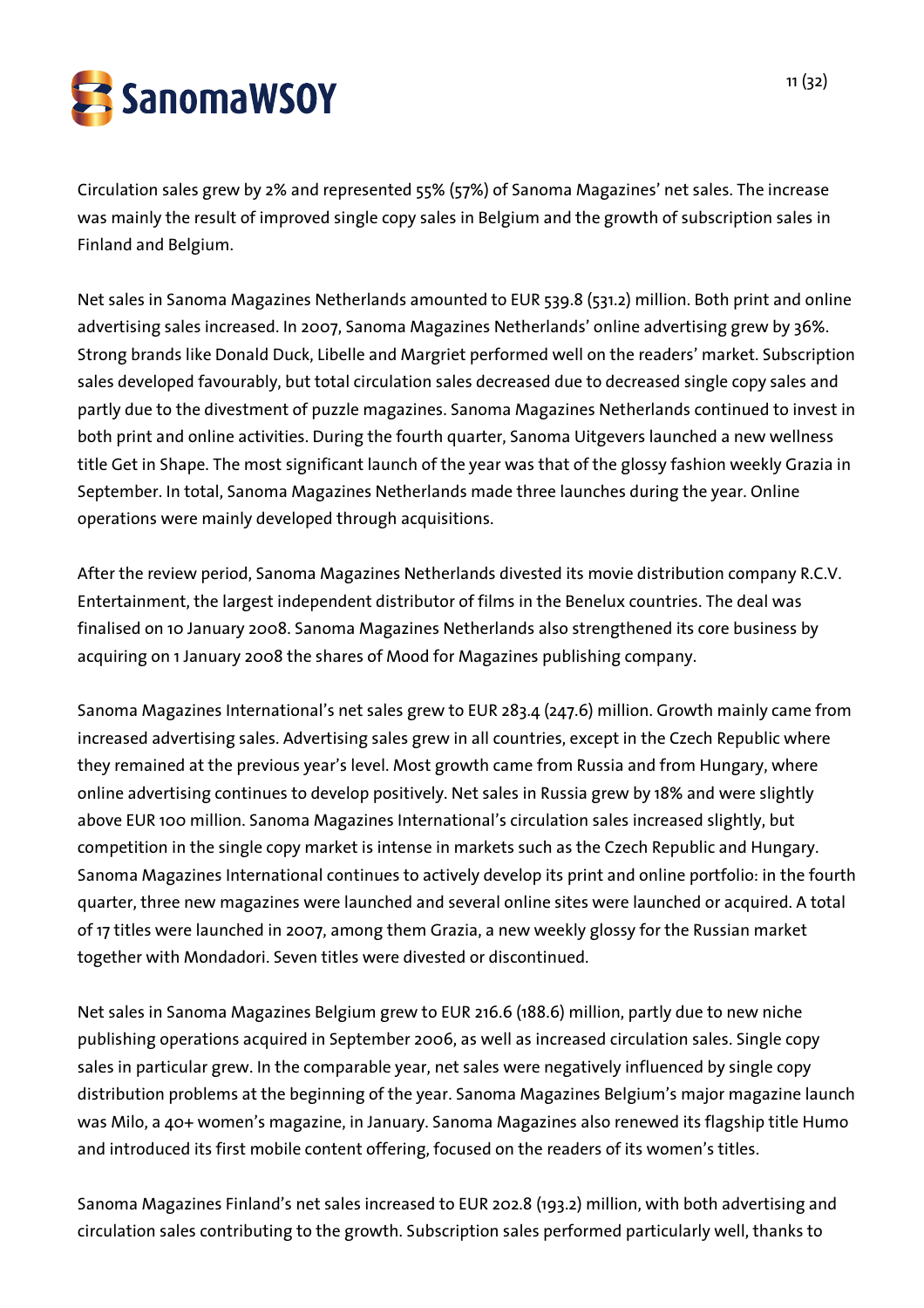

both established titles and the success of recent launches like women's monthly Sara. Sanoma Magazines Finland's titles have succeeded in continuously increasing their circulation, with family and parenting magazines showing the biggest growth percentages. Disney products are also performing well.

The Division's investments in tangible and intangible assets totalled EUR 20.6 (16.5) million and consisted mainly of ICT systems and replacement investments. The most significant acquisition in 2007 was SchoolBANK.nl and its related online sites. In 2006, the Division's most significant acquisitions were those of Kieskeurig.nl, EPN International and Wegener Golf.

Sanoma Magazines' operating profit in 2007 improved significantly, increasing by 25.0% and amounting to EUR 160.9 (128.8) million. The result included EUR 21.2 (2.6) million in major non-recurring capital gains related to the sale of puzzle magazines and other titles. Excluding these sales gains, the Division's operating profit was up by 10.7%, to EUR 139.7 (126.2) million. In the comparable period, an adjustment of EUR 2.0 million related to the acquisition in 2001 and the terms and conditions of the agreement also improved the result.

Sanoma Magazines Netherlands' operating profit improved significantly, mainly due to sales gains. Moderate cost development and the growing share of online operations also improved the result. Sanoma Magazines International's operating profit increased, given the strong sales development. Most growth came from Russia with nearly all other countries improving their results as well. Sanoma Magazines Belgium's result improved markedly due to the growth in single copy sales and the niche publishing activities acquired in September 2006. In the comparable period, single copy distribution problems reduced the result. Sanoma Magazines Finland's result grew mainly due to sales growth and moderate cost development.

Sanoma Magazines is continuing to develop its magazine portfolio and online businesses and invest in growth, which is expected to be most rapid in Russia and the CEE countries.

In 2008, Sanoma Magazines' net sales are estimated to grow and the operating profit excluding major non-recurring capital gains is expected to improve.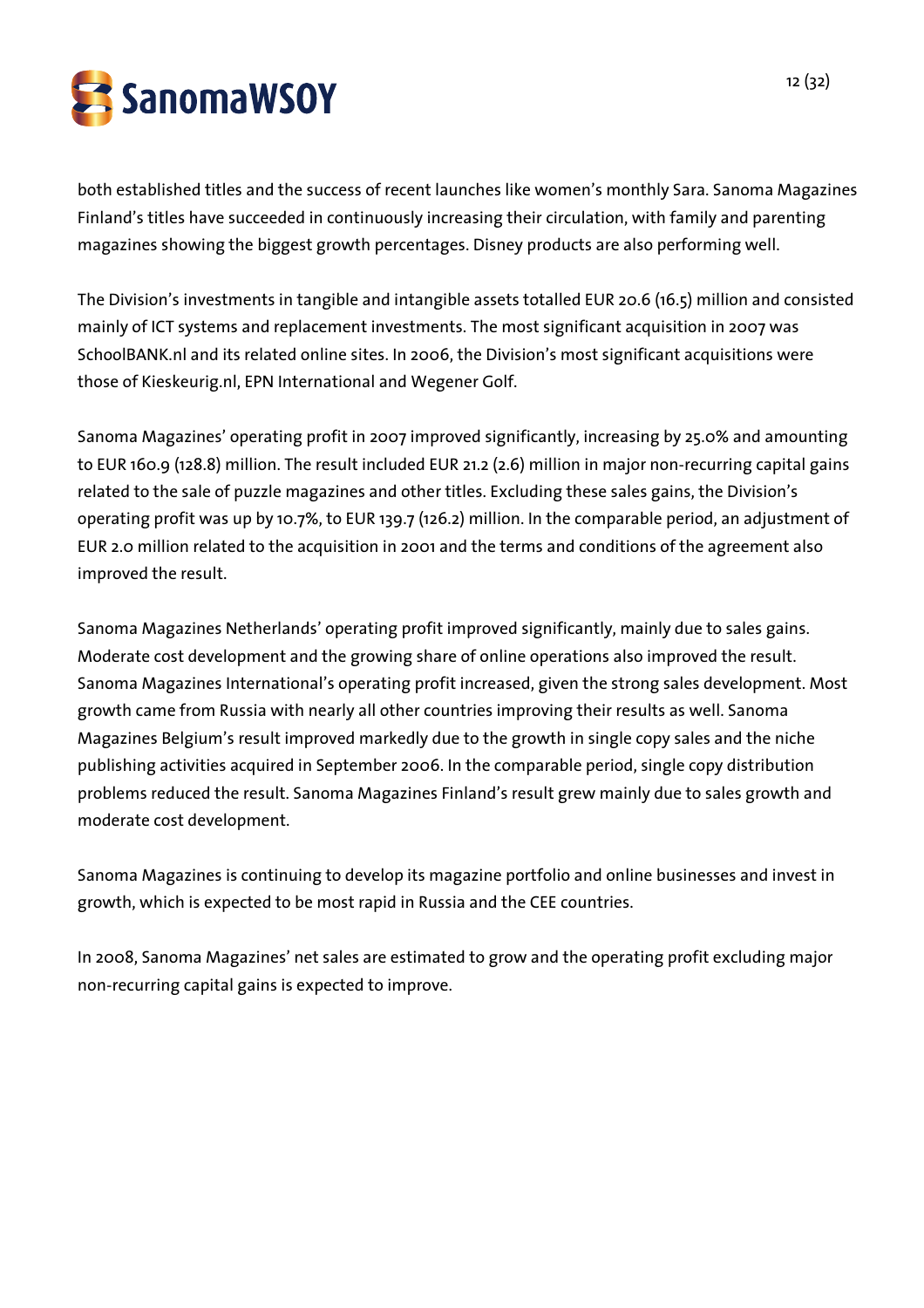

#### Sanoma

Sanoma is the leading newspaper publisher in Finland. In addition to Helsingin Sanomat, the largest daily in the Nordic region, the Division publishes national and regional daily newspapers, free sheets and offers digital services.

- The development of the result over the year was good
- Advertising sales grew faster than the market in 2007
- Online advertising sales continued to develop strongly; financial daily Taloussanomat focused its

resources on online services

| <b>KEY INDICATORS</b>                     | $10 - 12/$ | $10 - 12/$ | Change  | $1 - 12/$  | $1 - 12/$ | Change     |
|-------------------------------------------|------------|------------|---------|------------|-----------|------------|
| <b>EUR million</b>                        | 2007       | 2006       | %       | 2007       | 2006      | %          |
| Net sales                                 | 124.6      | 122.4      | 1.8     | 480.8      | 457.1     | 5.2        |
| Operating profit                          | 13.6       | 16.5       | $-17.9$ | 67.6       | 62.7      | 8.0        |
| % of net sales                            | 10.9       | 13.5       |         | 14.1       | 13.7      |            |
| Operating profit excluding major          |            |            |         |            |           |            |
| non-recurring capital gains               | 13.6       | 16.5       | $-17.9$ | 67.6       | 61.0      | 10.9       |
| % of net sales                            | 10.9       | 13.5       |         | 14.1       | 13.3      |            |
| Balance sheet total                       |            |            |         | 445.0      | 526.6     | $-15.5$    |
| Capital expenditure                       |            |            |         | 17.7       | 16.5      | 7.2        |
| Return on investment (ROI), %             |            |            |         | 19.7       | 17.9      |            |
| Average number of employees               |            |            |         | 2,716      | 2,672     | 1.6        |
| Average number of employees               |            |            |         |            |           |            |
| (full-time equivalents)                   |            |            |         | 2,411      | 2,378     | 1.4        |
|                                           |            |            |         |            |           |            |
| <b>OPERATIONAL INDICATORS</b>             |            |            |         | 1-12/2007  |           | 1-12/2006  |
| <b>ADVERTISING VOLUME, COLUMN KM</b>      |            |            |         |            |           |            |
| <b>Helsingin Sanomat</b>                  |            |            |         | 41.4       |           | 42.5       |
| Ilta-Sanomat                              |            |            |         | 7.4        |           | 6.8        |
| Free sheets                               |            |            |         | 36.7       |           | 35.6       |
| Distribution, free sheets, million copies |            |            |         | 102.2      |           | 101.8      |
| <b>CIRCULATION</b>                        |            |            |         | 1-12/2007  |           | 1-12/2006  |
| <b>Helsingin Sanomat</b>                  |            |            |         | 419,762    |           | 426,117    |
| Ilta-Sanomat                              |            |            |         | 176,385    |           | 186,462    |
| ONLINE SERVICES, UNIQUE VISITORS, WEEKLY  |            |            |         | 10-12/2007 |           | 10-12/2006 |
| Iltasanomat.fi                            |            |            |         | 1,200,705  |           | 770,209    |
| HS.fi                                     |            |            |         | 882,531    |           | 565,157    |
| Huuto.net                                 |            |            |         | 411,842    |           | 359,859    |
| Oikotie.fi                                |            |            |         | 290,887    |           | 242,383    |
| Taloussanomat.fi                          |            |            |         | 258,584    |           | 144,515    |
| Keltainenpörssi.fi                        |            |            |         | 145,883    |           | 88,553     |

In 2007, Sanoma's net sales grew by 5.2%, totalling EUR 480.8 (457.1) million. All businesses improved their net sales particularly due to the strong growth of advertising sales. The clearest growth was in Helsingin Sanomat and other publishing. Net sales adjusted for changes in the Group structure increased by 4.2%.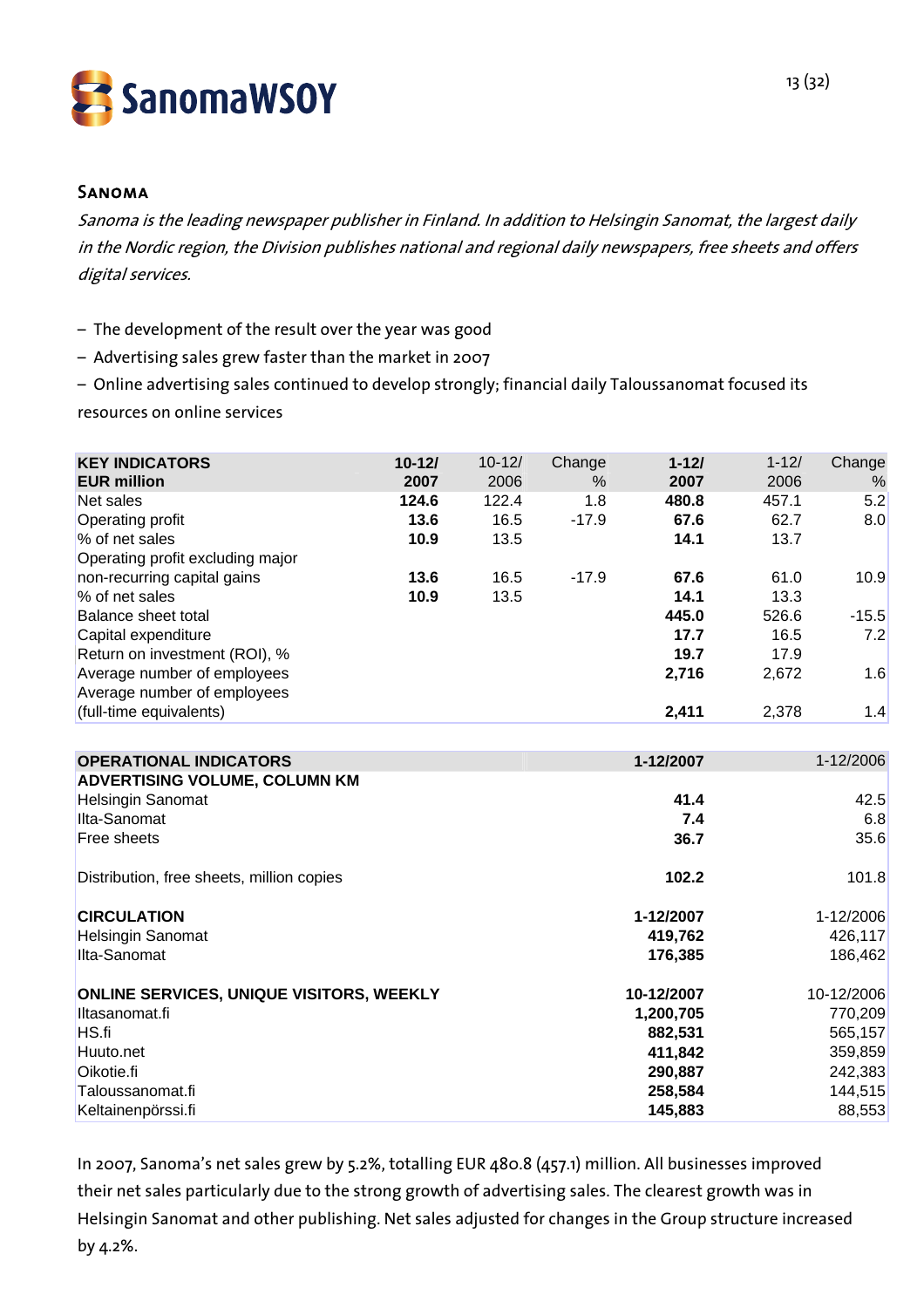

The good market situation enabled Sanoma to strengthen its positions: during the year, the division reported a 7% overall improvement in advertising sales, which accounted for 53% (52%) of net sales. Advertising sales were clearly up in nearly all newspapers and online products. In the fourth quarter, the growth rate slowed down and amounted to 2%. During the year, circulation sales increased by 2% and accounted for 39% (41%) of Sanoma's net sales.

Sanoma's reporting structure was modified in 2007 to better reflect the focus of its operations. The comparable figures for 2006 have been adjusted accordingly. Sanoma's reporting businesses include Helsingin Sanomat, Ilta-Sanomat, other publishing and other operations, which include Sanoma's ICT and printing operations.

The Helsingin Sanomat business unit increased its net sales to EUR 278.9 (267.3) million, mainly resulting from the growth in advertising sales. Job advertising increased by 16% and real estate advertising by 9%. The strongest growth was seen in online advertising, where sales increased by 31%. The circulation revenue of Helsingin Sanomat also increased despite a slight decrease in circulation. Over the past year, Helsingin Sanomat invested heavily in the development of its online services: the Oikotie.fi website launched a new kind of bidding service for home auctions, among others. Sanoma expanded its recruitment expertise by acquiring a majority holding in recruitment system supplier Skillnet, and, after the review period, increased its holding in car dealing systems developer Netwheels Oy to 55%.

The Ilta-Sanomat business unit increased its net sales to EUR 94.8 (92.2) million. The unit's advertising sales were clearly up. Ilta-Sanomat and its online service in particular increased their advertising sales. Circulation sales increased due to the cover price increase at the end of the comparable year. The paper commanded a 57.6% (58.6%) share of the tabloid market. Ilta-Sanomat continued to invest in its online service. Classified advertising and online marketplaces were also developed in both Estonia and Finland: during the year, the company acquired an 85% share in Auto24.ee, a leading online marketplace in Estonia.

Net sales from other publishing increased to EUR 97.5 (87.6) million. The growth in advertising sales was particularly strong in the Sanoma Kaupunkilehdet business unit and Sanoma Lehtimedia. The number of free sheets increased from the comparable year with the acquisition of the Finnish operations of the Metro free sheet in September 2006. Sanoma Digital, a new company focusing on online business, was established on 1 January 2007. During the year, the company acquired and launched a number of new online services for a number of enthusiast markets, including construction, style and cooking. In October, Sanoma Kaupunkilehdet signed a sales co-operation agreement with other players in the industry and opened a joint online service for its free sheets. In November, financial daily Taloussanomat decided to focus its resources online, and the last issue of the printed newspaper came out at the end of December. Taloussanomat.fi and the unit's other online service continued to grow.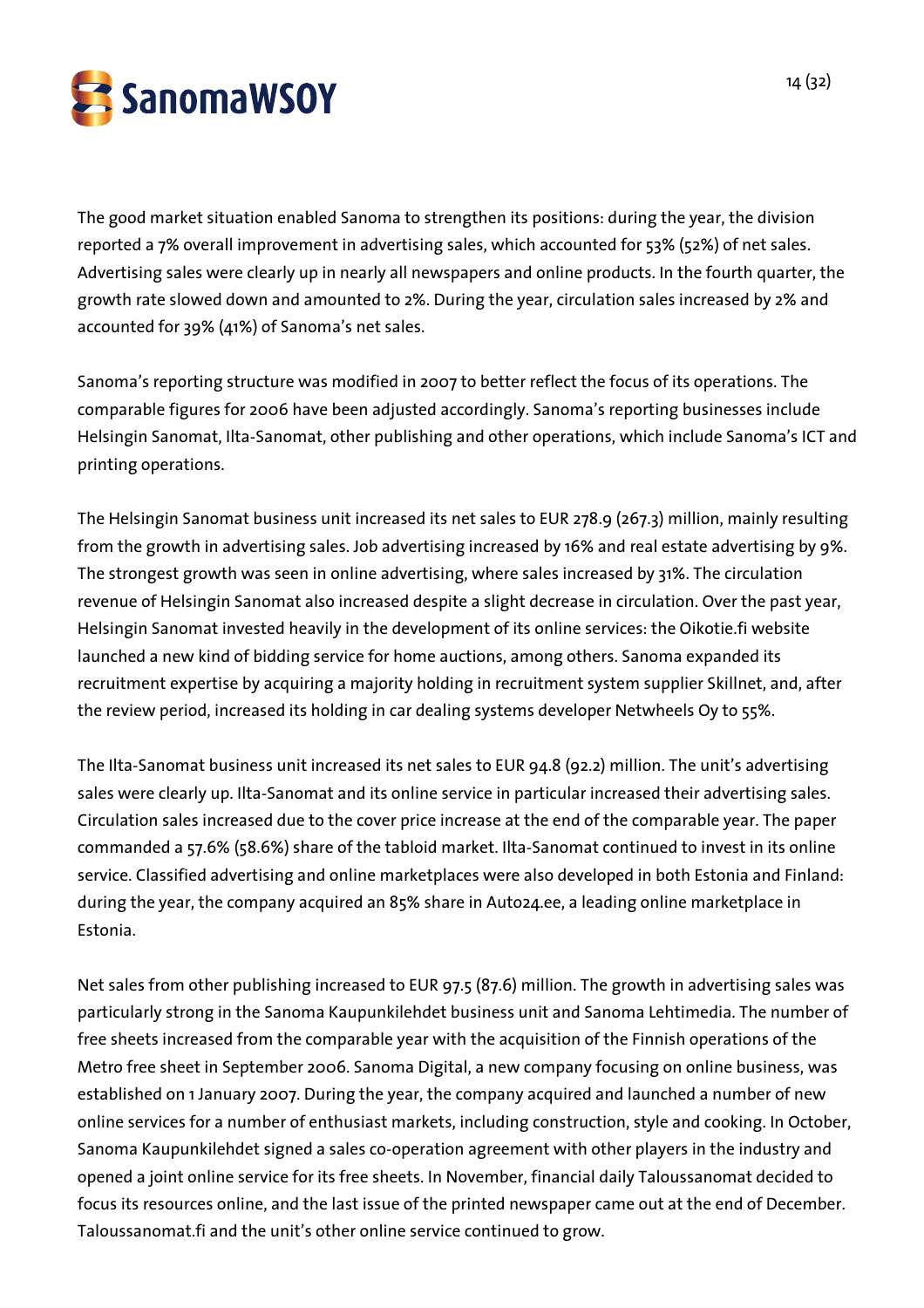

Net sales from other operations, mainly comprising internal services, were EUR 152.6 (145.6) million.

In 2007, Sanoma's investments in tangible and intangible assets totalled EUR 17.7 (16.5) million, and consisted mainly of replacement investments and investments in digital business. The most significant acquisition of 2007 was the Auto24.ee marketplace. The most important acquisition of the comparable year was the purchase of the Finnish business of the Metro free sheet.

Sanoma's operating profit increased by 8.0% in 2007, totalling EUR 67.6 (62.7) million. The good development of Helsingin Sanomat in particular was reflected in the result of the Division as a whole. The operating profit of the fourth quarter includes non-recurring items relating to reorganisations. The operating profit for the comparable year included a total of EUR 1.7 million in major non-recurring capital gains. Helsingin Sanomat improved its operating profit clearly due to the growth of advertising sales and long-term rationalisation measures. The result of Ilta-Sanomat was impacted by market share investments in the latter part of the year. The result of other publishing was also slightly down due to one-time costs related to Taloussanomat and investments in Sanoma Digital. Earnings from other operations were up.

Sanoma is seeking growth in new businesses. The rate of growth in media advertising is expected to be more moderate than in 2007.

In 2008, Sanoma's net sales are estimated to increase and operating profit excluding major non-recurring capital gains is expected to improve.

## SanomaWSOY Education and Books

SanomaWSOY Education and Books is a significant European educational publisher with operations in the Netherlands, Finland, Hungary, Belgium and Poland, as well as globally in eLearning. The Division is also Finland's leading book publisher and active in business information and services.

– Good growth in educational publishing continued; e.g. Van In clearly improving its market share in Belgium

– Strong year for language services: two acquisitions made in the Nordic countries and a sales office opened in St. Petersburg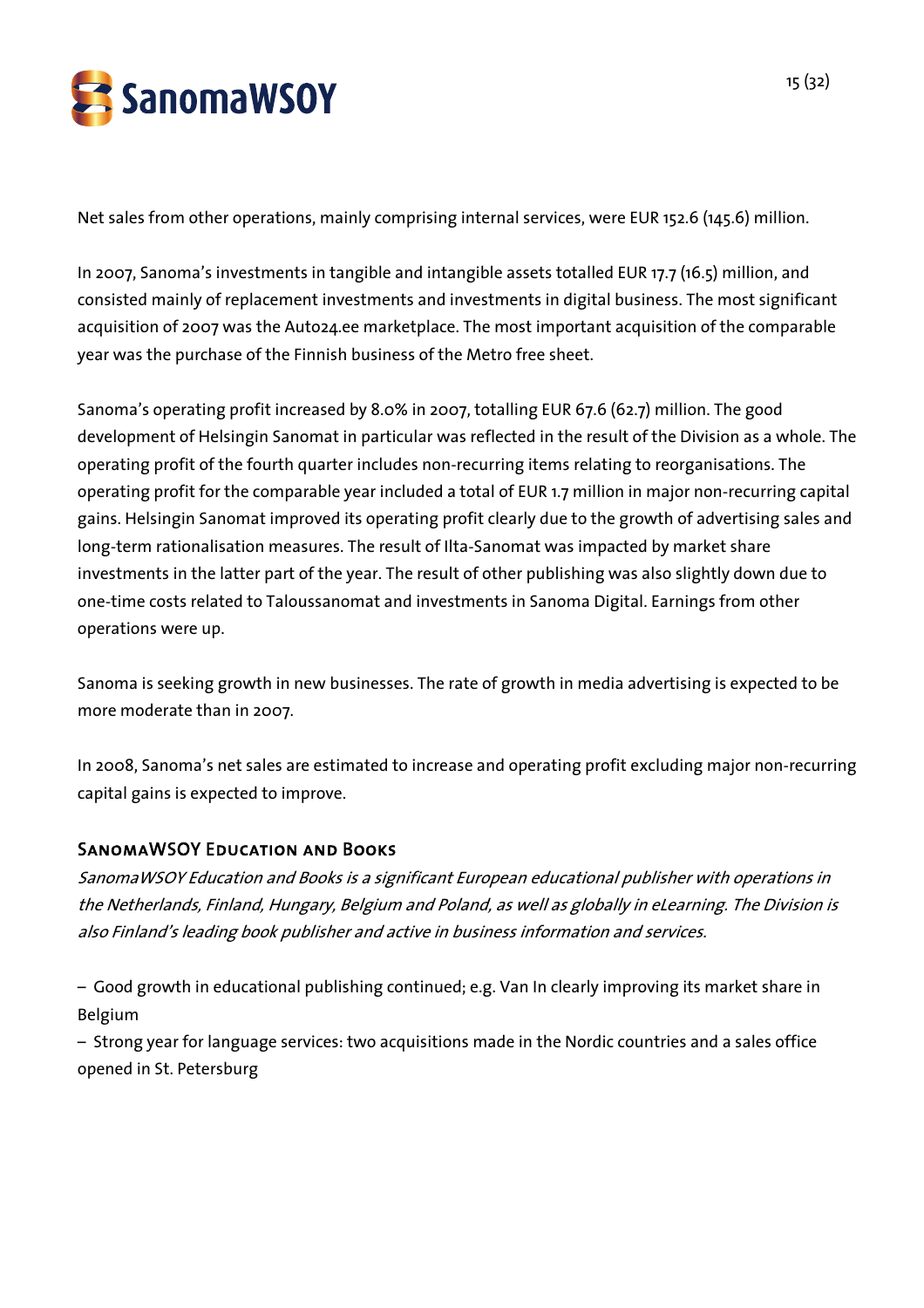

| <b>KEY INDICATORS</b>                                       | $10 - 12/$ | $10 - 12/$ | Change | $1 - 12/$ | $1 - 12/$ | Change    |
|-------------------------------------------------------------|------------|------------|--------|-----------|-----------|-----------|
| <b>EUR million</b>                                          | 2007       | 2006       | $\%$   | 2007      | 2006      | %         |
| Net sales                                                   | 68.5       | 63.4       | 8.0    | 322.5     | 309.2     | 4.3       |
| Operating profit                                            | $-6.6$     | $-7.1$     | $-6.0$ | 44.5      | 48.0      | $-7.3$    |
| % of net sales                                              | $-9.7$     | $-11.2$    |        | 13.8      | 15.5      |           |
| Operating profit excluding major                            |            |            |        |           |           |           |
| non-recurring capital gains                                 | $-6.6$     | $-7.1$     | $-6.0$ | 44.5      | 48.0      | $-7.3$    |
| % of net sales                                              | $-9.7$     | $-11.2$    |        | 13.8      | 15.5      |           |
| Balance sheet total                                         |            |            |        | 585.0     | 598.2     | $-2.2$    |
| Capital expenditure                                         |            |            |        | 7.7       | 8.9       | $-13.5$   |
| Return on investment (ROI), %                               |            |            |        | 10.4      | 12.7      |           |
| Average number of employees                                 |            |            |        | 2,769     | 2,455     | 12.8      |
| Average number of employees                                 |            |            |        |           |           |           |
| (full-time equivalents)                                     |            |            |        | 2,345     | 2,106     | 11.3      |
|                                                             |            |            |        |           |           |           |
| <b>OPERATIONAL INDICATORS</b>                               |            |            |        | 1-12/2007 |           | 1-12/2006 |
| <b>EDUCATIONAL</b>                                          |            |            |        |           |           |           |
| Number of new titles published, books, copies               |            |            |        | 1,379     |           | 1,162     |
| Number of new titles published, electronic products, copies |            |            |        | 309       |           | 202       |
| <b>PUBLISHING</b>                                           |            |            |        |           |           |           |
| Number of new titles published, books, copies               |            |            |        | 520       |           | 565       |
| Number of new titles published, electronic products, copies |            |            |        | 67        |           | 93        |
|                                                             |            |            |        |           |           |           |
| Number of copies sold, published books, million copies      |            |            |        | 23.3      |           | 24.2      |

SanomaWSOY Education and Books' net sales in 2007 increased by 4.3% and totalled EUR 322.5 (309.2) million. Net sales developed well in the international growth areas, educational publishing and language services. A total of 62% (62%) of the Division's net sales came from outside of Finland. Net sales adjusted for changes in the Group structure decreased by 0.6%.

Educational publishing's net sales amounted to EUR 197.7 (187.7) million. All operations performed well, with most growth coming from Belgium, where Van In gained additional market share through successful launch of new learning systems, as well as from Hungary, where Láng became part of SanomaWSOY Education in June 2006. Net sales in the Netherlands increased slightly compared to the previous year, when a large number of products were renewed due to changes in the Dutch spelling. Malmberg has continued to diversify its operations to include career orientation and educational consultancy to schools. Educational sales in Finland were at the comparable year's level. Net sales in Poland increased slightly.

The Polish educational publisher Nowa Era and its subsidiaries were acquired in June and the necessary antitrust approvals were received at the end of October. The deal is expected to be closed during the first quarter of 2008.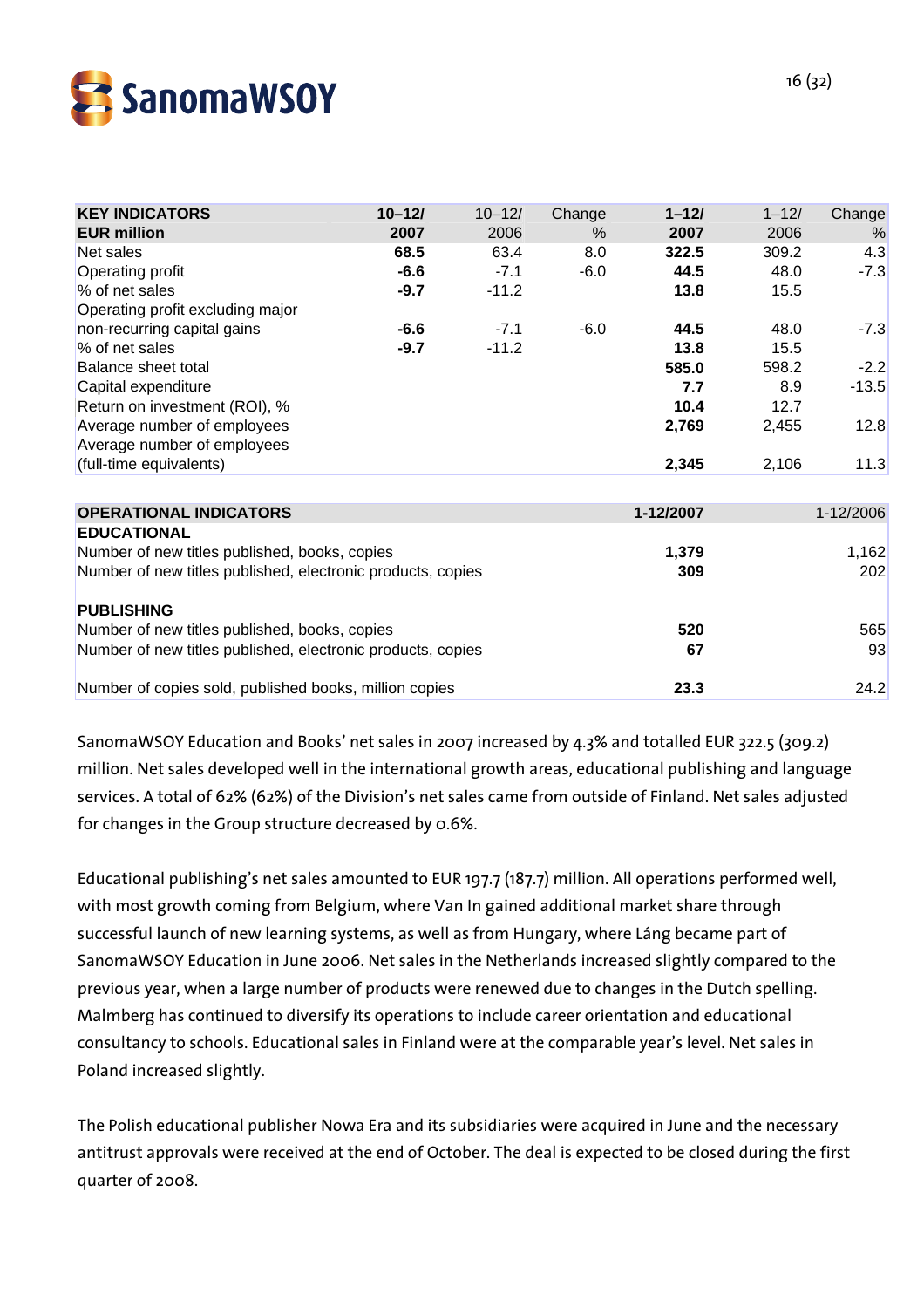

Net sales in publishing totalled EUR 97.3 (96.0) million. Net sales of general literature were behind those of the comparable period. Multivolume books in Finland and the Nordic countries faced a strong decrease in sales, and WSOY sales were also lower than in the previous year, particularly in the fourth quarter. WSOY has begun to strengthen its sales and marketing organisation for general literature.

The growth in publishing came from business information and services, where language services and professional books and materials performed particularly well. The language service provider AAC Global, acquired in February 2006, expanded its operations in March 2007 with the acquisition of Translation Services Noodi in Finland and in June 2007 with the business of language service company The Works, Sweden.

Net sales from other operations, mainly printing, totalled EUR 51.1 (43.3) million.

The Division's investments in tangible and intangible asset totalled EUR 7.7 (8.9) million. They mainly comprised investments in the renovation of office buildings, and ICT investments. The most significant acquisition during the year was that of Translation Services Noodi. In the comparable year, the most significant acquisitions included Hungarian publisher Láng Kiadó és Holding and AAC Global.

In 2007, operating profit in SanomaWSOY Education and Books decreased by 7.3% and was EUR 44.5 (48.0) million. There were no major non-recurring capital gains during the review period or the comparable period. Operating profit in educational publishing was at the comparable year's level. Results improved in all countries, except in Poland, where government tender projects had lower margins than in the comparable year. Operating profit in publishing decreased: business information and services improved its results, due to strong performance in language services, but disappointing results in general literature, as well as in other operations, decreased the Division's operating profit.

SanomaWSOY Education and Books is continuing to develop its three main businesses with the focus on internationalising educational publishing, expanding business information and services in the language services market and maintaining Finnish market leadership in general literature publishing.

In 2008, net sales of SanomaWSOY Education and Books are estimated to increase. Operating profit excluding major non-recurring capital gains, Nowa Era included, is expected to improve clearly.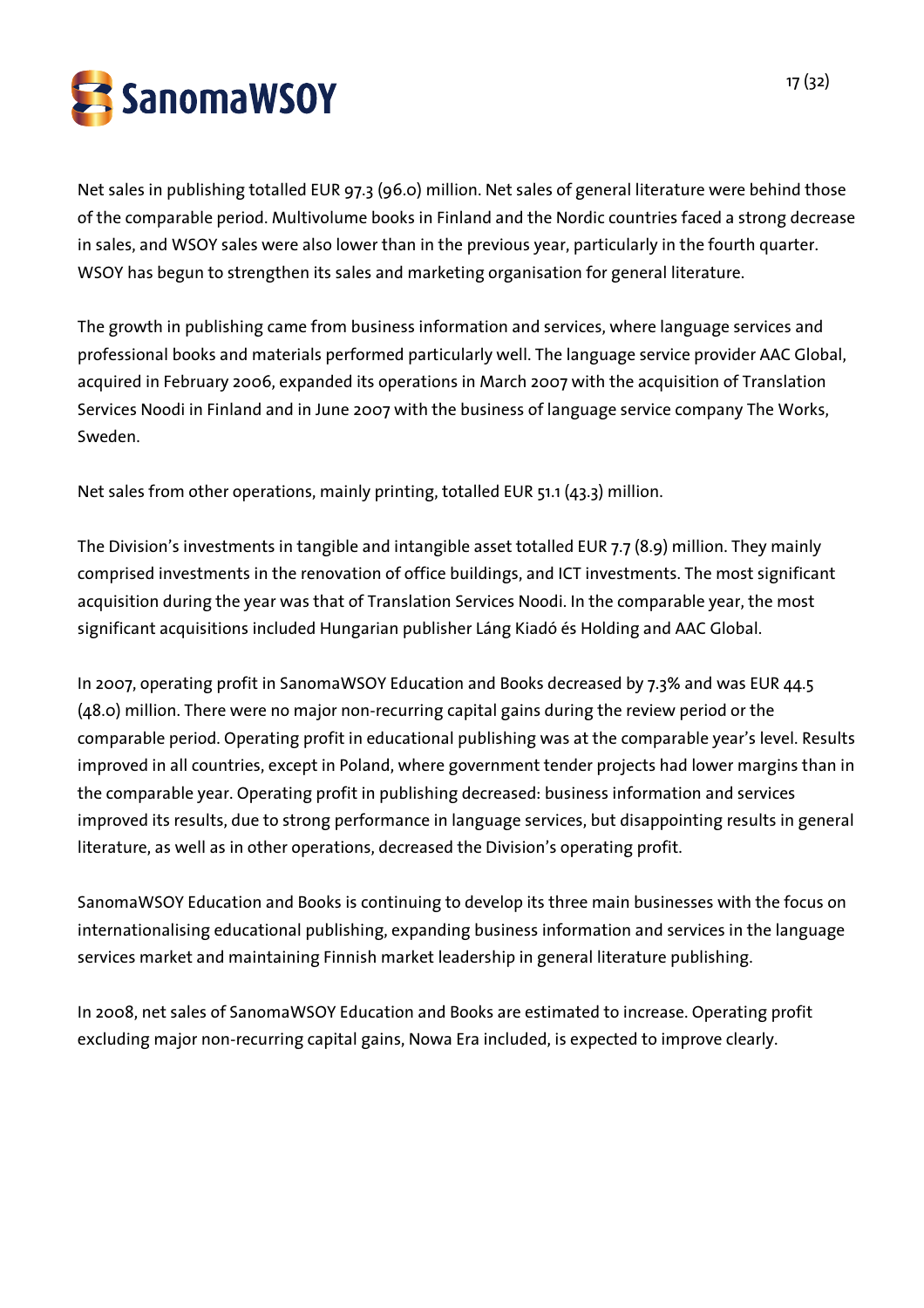

### **SWELCOM**

The commercial television channel Nelonen, part of the electronic media division SWelcom, is Finland's third largest medium in terms of advertising sales, while Welho is the country's largest cable television company and a major provider of broadband services.

– Television operations expanded: SWelcom added four new TV channels during the year

– The radio networks have found their audiences – the two networks have a total of over one million weekly listeners

– Online casual gaming became a new business for SWelcom

| <b>KEY INDICATORS</b><br><b>EUR million</b> | $10 - 121$<br>2007 | $10 - 12/$<br>2006 | Change<br>$\%$ | $1 - 12/$<br>2007 | $1 - 12/$<br>2006 | Change<br>% |
|---------------------------------------------|--------------------|--------------------|----------------|-------------------|-------------------|-------------|
| Net sales                                   | 42.5               | 37.2               | 14.3           | 146.0             | 131.8             | 10.7        |
| Operating profit                            | 5.4                | 4.8                | 12.0           | 15.8              | 12.5              | 26.6        |
| % of net sales                              | 12.6               | 12.9               |                | 10.8              | 9.5               |             |
| Operating profit excluding major            |                    |                    |                |                   |                   |             |
| non-recurring capital gains                 | 5.4                | 4.8                | 12.0           | 15.8              | 12.5              | 26.6        |
| % of net sales                              | 12.6               | 12.9               |                | 10.8              | 9.5               |             |
| Balance sheet total                         |                    |                    |                | 168.2             | 158.6             | 6.0         |
| Capital expenditure                         |                    |                    |                | 14.8              | 15.2              | $-2.4$      |
| Return on investment (ROI), %               |                    |                    |                | 14.2              | 12.3              |             |
| Average number of employees                 |                    |                    |                | 501               | 437               | 14.6        |
| Average number of employees                 |                    |                    |                |                   |                   |             |
| (full-time equivalents)                     |                    |                    |                | 457               | 398               | 14.8        |

| <b>OPERATIONAL INDICATORS</b>                                      | 1-12/2007 | $1 - 12/2006$ |
|--------------------------------------------------------------------|-----------|---------------|
| TV channels' share of Finnish TV advertising                       | 29.3%     | 31.4%         |
| TV channels' daily coverage                                        | 44%       | 42%           |
| TV channels' commercial viewing share                              | 26.8%     | 25.0%         |
| TV channels' national viewing share                                | 12.6%     | 12.1%         |
| Number of connected households, thousand copies (31 Dec)           | 319       | 305           |
| Number of pay TV subscriptions, thousand copies (31 Dec)           | 86        | 58            |
| Number of broadband internet connections, thousand copies (31 Dec) | 99        | 86            |

In 2007, SWelcom's net sales increased substantially by 10.7%, totalling EUR 146.0 (131.8) million. The increase in net sales was particularly due to the growth of Welho, as well as the new radio networks and television channels. Net sales adjusted for changes in the Group structure increased by 9.2%. Advertising sales represented 54% (58%) of SWelcom's net sales.

Largely due to the new channels, broadcast operations increased its net sales to EUR 83.2 (76.5) million. The TV channels' combined share of all television advertising declined to 29.3% (31.4%). Nelonen's viewing shares declined due to the fragmentation of viewing across an increasing number of channels. In the fourth quarter, Nelonen's commercial viewing share turned upwards due to strong programming investments. The new TV channel JIM, launched in February, was a success and attracted higher viewing shares than expected.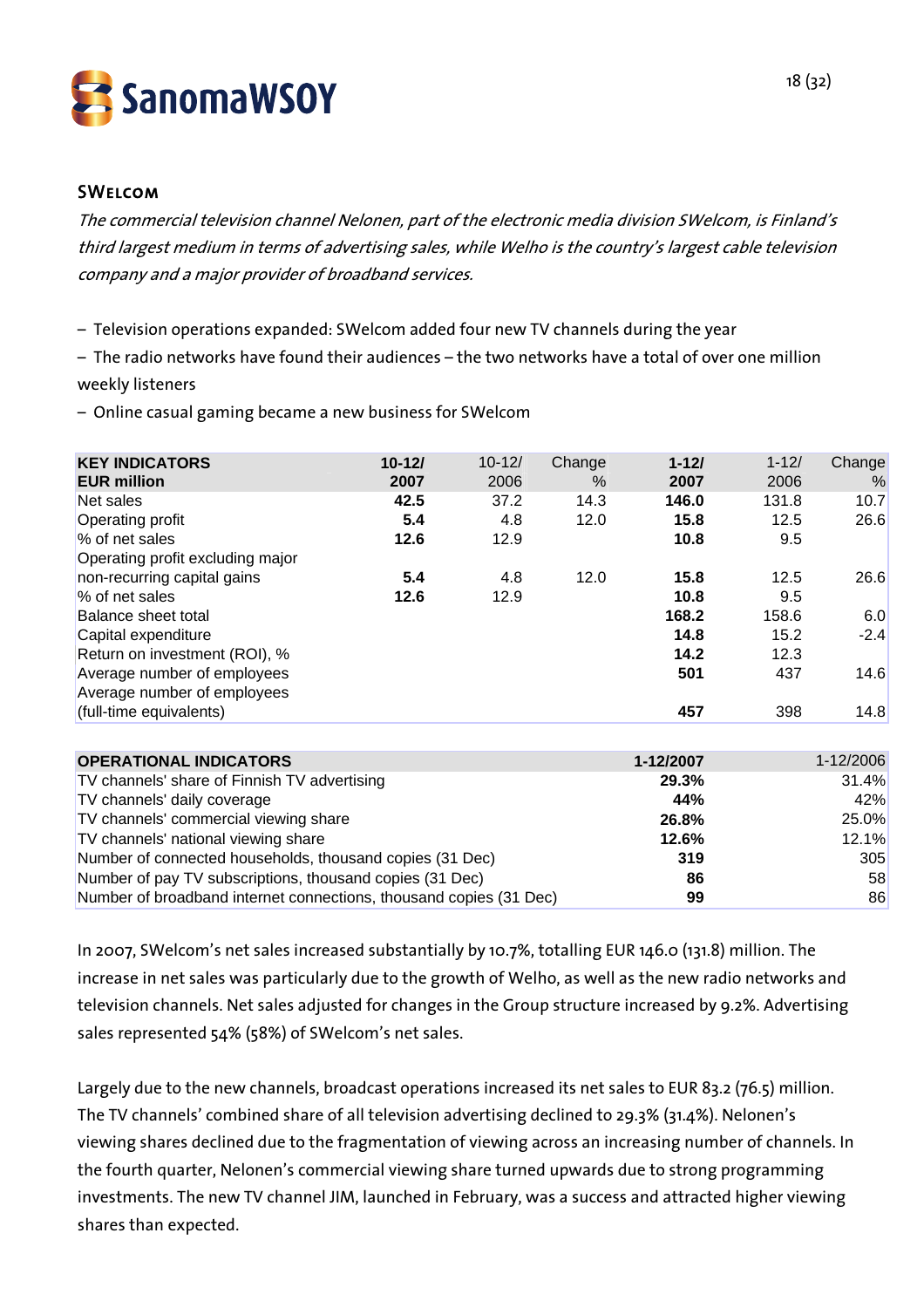

SWelcom entered the radio business in January 2007 with two commercial radio channels. Radio Rock and Radio Aalto reached a combined total of over one million weekly listeners. Radio Rock reached its target group better than expected right from the start. Radio Rock had an average of 700,000 listeners each week. The network performed extremely well within its target group of 20–44 year-old males. At its best, Radio Aalto reached a weekly listenership of over 400,000 people in the second half of 2007. Radio Aalto has increased its listening share, particularly among female listeners over 25 years of age.

SWelcom expanded its range of services for television viewers. The pay TV movie and series channel KinoTV was launched in September. By December, KinoTV already had 61,000 subscribers. Nelonen also launched its "Hot from the US" Video On Demand (VOD) service that allows viewers to watch episodes of popular television series' on Nelonen's Web TV just a few days after their original broadcast in the United States.

In August, SWelcom became the majority shareholder in the Urheilukanava sports channel and the pay TV sports channel Urheilu+kanava. Urheilukanava broadcasts over 400 live sports events each year and its audience reach is growing. Urheilu+kanava had over 230,000 subscribers at the end of 2007.

Welho's net sales increased due to strong growth in pay TV, broadband subscriptions and the sale of digital set-top boxes. In 2007, Welho's pay TV subscriptions increased by nearly 50% and broadband subscriptions by 15%.

Welho revised its pay TV offering with new channel packages that can be augmented with individual channels. Welho also offers four high definition (HDTV) channels. Welho launched the Welho Play VOD service, which allows Welho broadband subscribers to download films and television programmes onto their computers whenever they want. In addition, Welho launched an IPTV service in the Helsinki metropolitan area, bringing Welho's TV services to customers outside the cable network.

SWelcom expanded its business into online casual gaming. August saw the launch of the Pelikone.fi online game portal, where users can play games for free and also publish their own games. In September, SWelcom acquired Alypaa.com, the biggest online quiz portal in Finland.

In 2007, SWelcom's investments in tangible and intangible assets totalled EUR 14.8 (15.2) million, most of which was allocated to the development of Welho's cable network and services. The most significant acquisition of the year was the purchase of the Urheilukanava channels. There were no major acquisitions during the comparable year.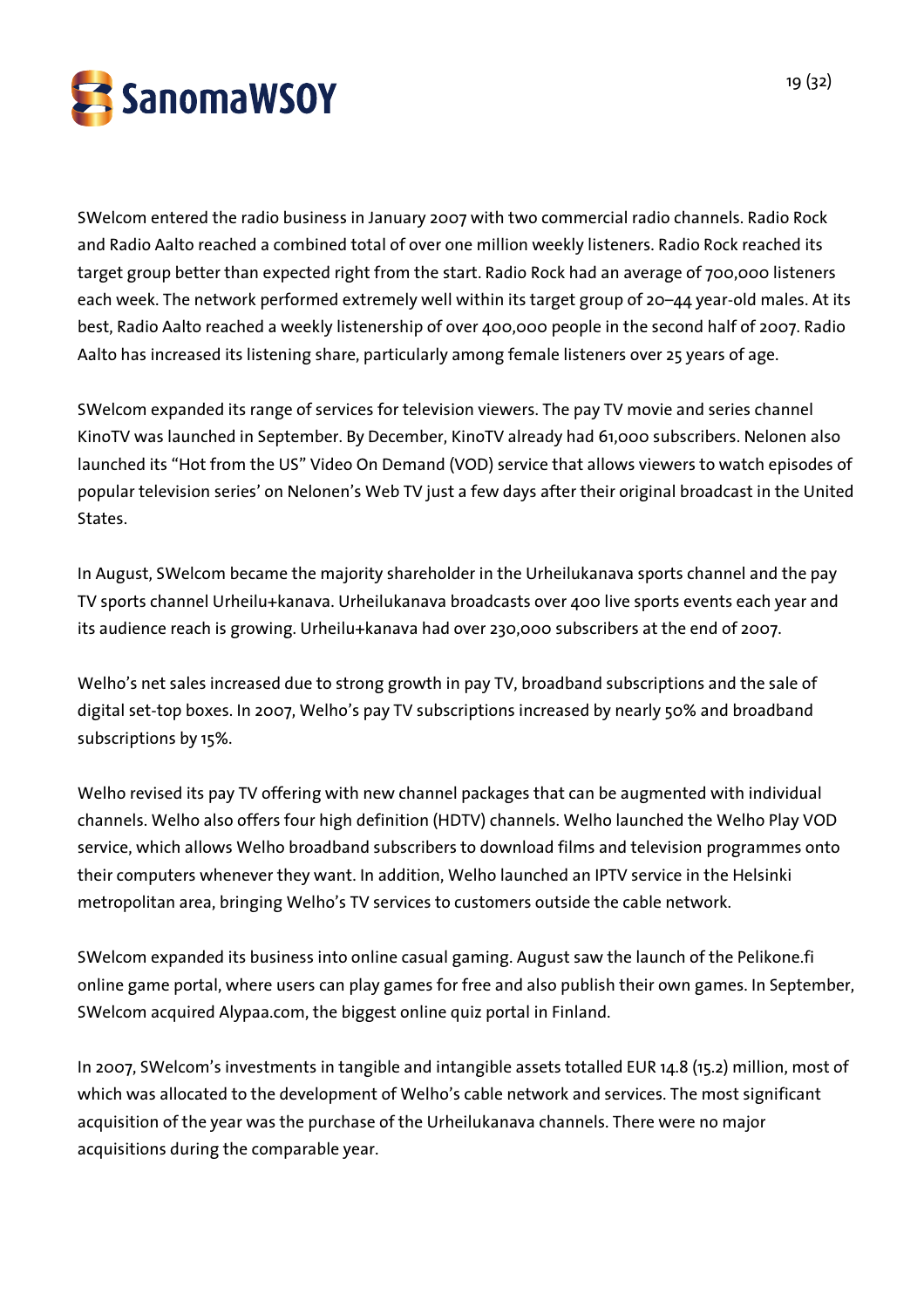

SWelcom's operating profit improved significantly, by 26.6%, to EUR 15.8 (12.5) million. The increase in operating profit was driven by the good sales development of Welho and Nelonen's improved profitability, due to cost savings.

After the review period on 7 February 2008, SanomaWSOY's Board of Directors appointed Anu Nissinen as the new President of SWelcom, effective 25 February 2008. Tapio Kallioja, President of the Division, will retire according to his contract of employment on 31 March 2008. At the end of January, SWelcom divested the operations of 2ndhead, focusing on corporate digital communications and marketing solutions. The deal will have no significant impact on the Division's earnings.

SWelcom will increasingly focus on providing a wider variety of programming and continue to develop its digital content and media solutions businesses, as well as its online community services.

In 2008, SWelcom's net sales are estimated to increase and operating profit excluding major nonrecurring capital gains is expected to improve clearly.

#### **RAUTAKIRJA**

Rautakirja is the market leader in kiosk operations, press distribution and movie theatres in Finland and the Baltic countries, and press distribution in the Netherlands and Romania. Additionally, it leads the Finnish and Estonian markets for bookstores. Its press distribution business and kiosk operations have also expanded into the Russian market.

– Net sales grew across all businesses; movie theatres had an excellent year

– Rautakirja sold its multi-purpose arena in Hamburg in October

– Kiosk operations in Russia are showing good momentum; at the end of the year, Rautakirja had 43 kiosks in Russia

| <b>KEY INDICATORS</b>            | $10 - 121$ | $10 - 12/$ | Change  | $1 - 121$ | $1 - 12/$ | Change |
|----------------------------------|------------|------------|---------|-----------|-----------|--------|
| <b>EUR million</b>               | 2007       | 2006       | %       | 2007      | 2006      | %      |
| Net sales                        | 241.1      | 232.9      | 3.5     | 849.3     | 799.9     | 6.2    |
| Operating profit                 | 23.1       | 22.5       | 2.7     | 55.6      | 54.7      | 1.6    |
| % of net sales                   | 9.6        | 9.7        |         | 6.5       | 6.8       |        |
| Operating profit excluding major |            |            |         |           |           |        |
| non-recurring capital gains      | 18.2       | 22.5       | $-19.1$ | 50.7      | 54.7      | $-7.3$ |
| % of net sales                   | 7.5        | 9.7        |         | 6.0       | 6.8       |        |
| Balance sheet total              |            |            |         | 565.0     | 586.9     | $-3.7$ |
| Capital expenditure              |            |            |         | 28.4      | 23.1      | 22.7   |
| Return on investment (ROI), %    |            |            |         | 20.9      | 20.1      |        |
| Average number of employees      |            |            |         | 7,886     | 7,496     | 5.2    |
| Average number of employees      |            |            |         |           |           |        |
| (full-time equivalents)          |            |            |         | 6.234     | 5,932     | 5.1    |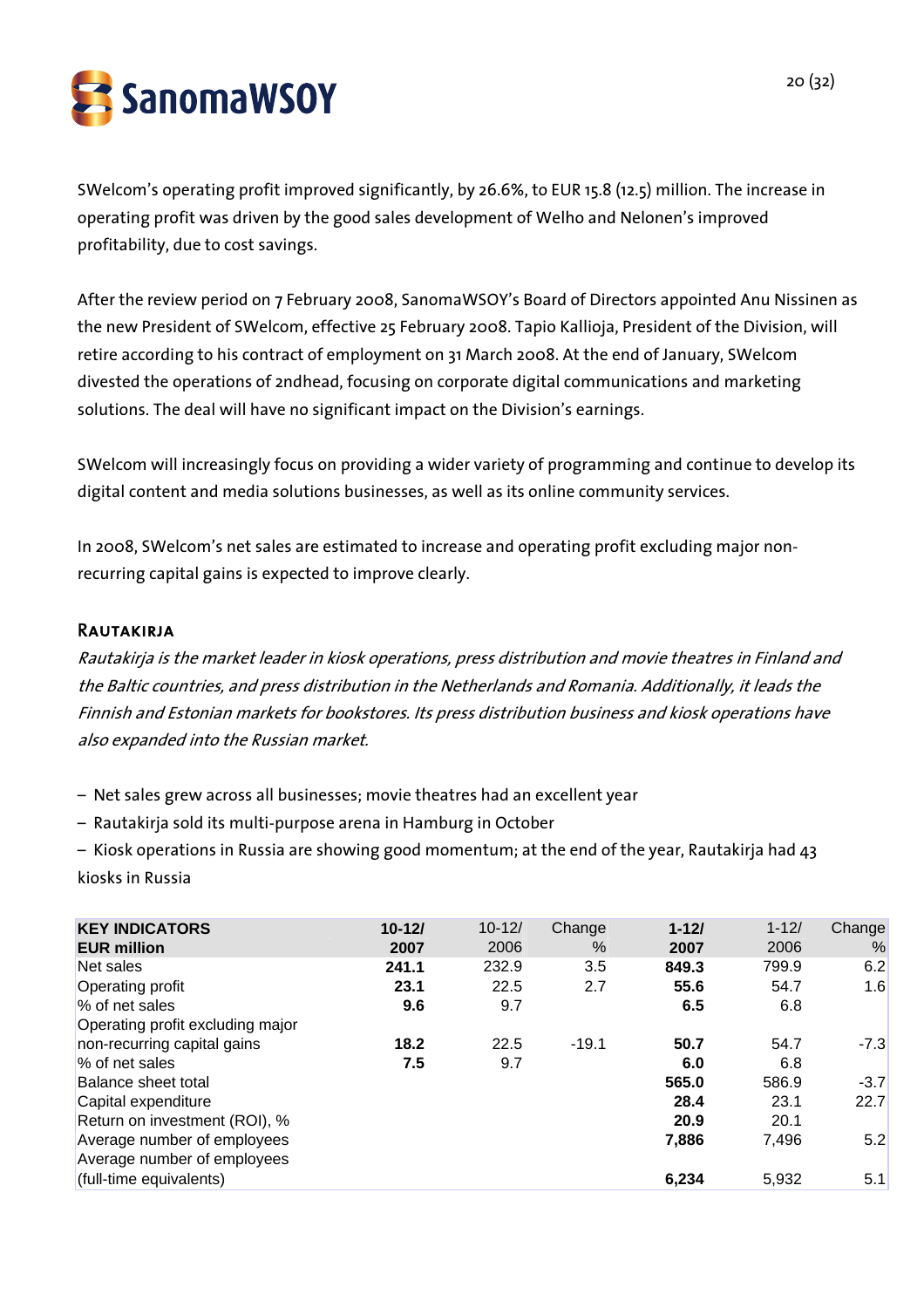

| <b>OPERATIONAL INDICATORS</b>                         | 1-12/2007 | 1-12/2006 |
|-------------------------------------------------------|-----------|-----------|
| Number of customers in kiosks, thousands              | 213,081   | 207.745   |
| Number of customers in bookstores, thousands          | 7.459     | 7,247     |
| Number of customers in movie theatres, thousands      | 9.784     | 8,163     |
| Number of copies sold (press distribution), thousands | 376.108   | 374,838   |

In 2007, Rautakirja's net sales grew by 6.2%, totalling EUR 849.3 (799.9) million. Net sales increased across all businesses. Growth was particularly strong in kiosk operations, entertainment business and press distribution. Net sales adjusted for changes in the Group structure increased by 5.2%. Of Rautakirja's net sales, 34% (33%) came from outside Finland. The Dutch press distribution company Aldipress was combined with Rautakirja on 1 January 2007. The comparable figures have been adjusted to reflect the inclusion of Aldipress.

Net sales from kiosk operations increased in all countries of operation, rising to EUR 385.5 (369.1) million. Net sales for the comparable period include the net sales of the Pizza Hut restaurant chain, which was divested in June 2006. Traditional kiosk products did well in Finland and the Baltic countries. Finnish Rkiosks developed several new service products, such as the kiosk-based ÄrräExpress pick-up service for parcels.

The first R-kiosks in Moscow opened their doors in June. In October, the press distributor Press Point International and the kiosk operator HDS CIS acquired from Lagardère Services were consolidated in Rautakirja's kiosk and press distribution operations. The combined net sales of the two companies are about EUR 5 million and they have about 180 employees. As a result of the deal, Rautakirja acquired 25 store locations, most of which are in Moscow, and the rest in St. Petersburg, Kazan, Yekaterinburg and Nizhny Novgorod. These stores will be converted into R-kiosks. At the end of the year, Rautakirja already had 43 kiosks in Russia.

The net sales of press distribution rose to EUR 245.5 (223.6) million. Net sales increased in all markets except the Netherlands. The increase was particularly strong in the Baltic countries and Romania. In Finland, press distribution was bolstered by the February acquisition of the point-of-sale (POS) marketing company Printcenter and the weekday cover price increase by quality tabloids. The sales of women's magazines and comics have also clearly increased. The weak performance of the Dutch single copy market was also reflected in the net sales of Aldipress, with distribution volumes decreasing somewhat from the comparable period. In September, a decision was made to rationalise the operations of Aldipress; the company's workforce will be reduced by about one-third in 2008. In December, Rautakirja announced that it is exploring the possibility of co-operating with the Swiss Ringier Group on Romanian press distribution. The October transaction, in which Rautakirja increased its shareholding in the Lithuanian press distributor Impress Teva to 100%, was concluded in January 2008, when it was approved by antitrust officials.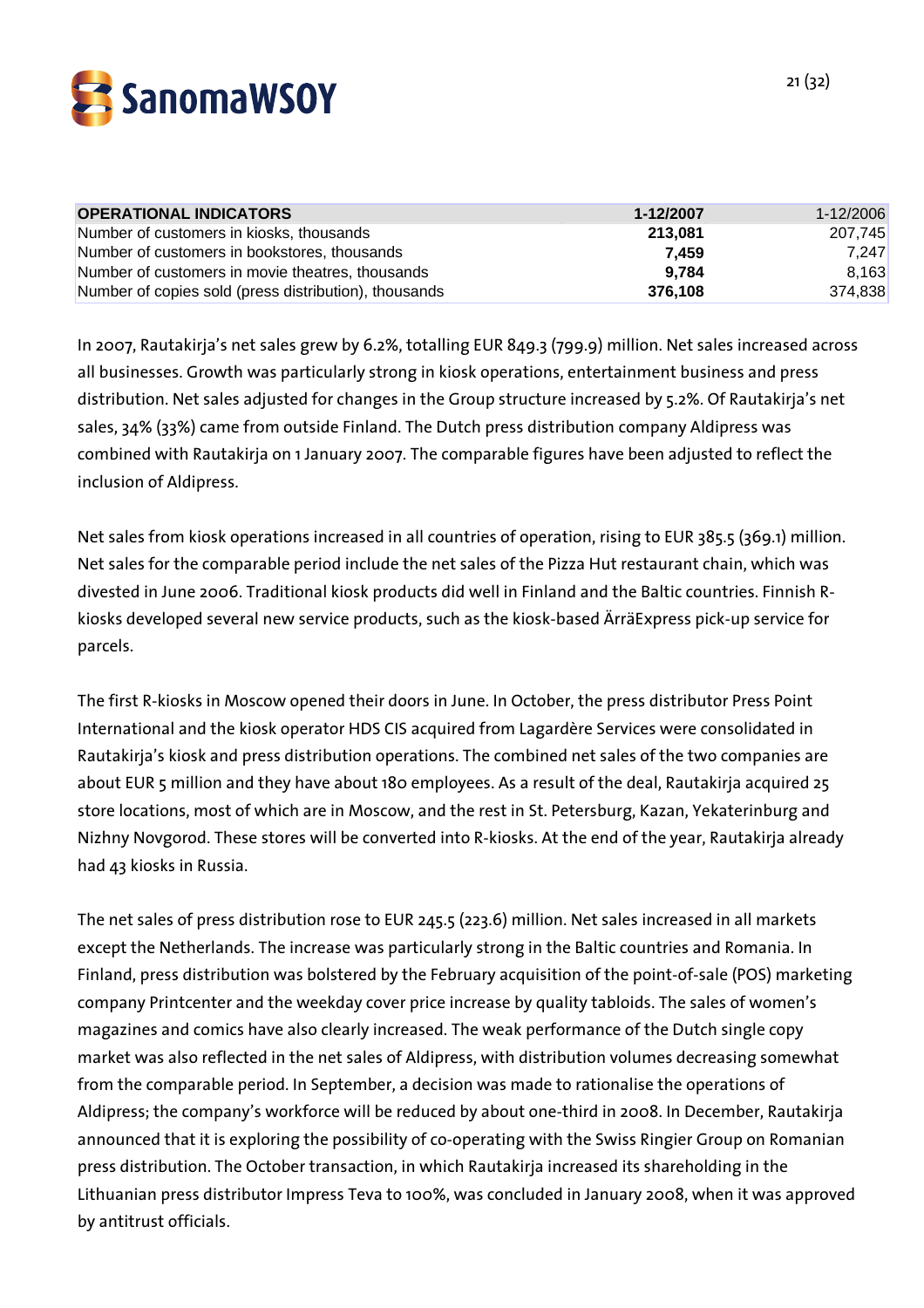

The net sales of bookstores were EUR 140.3 (138.9) million. The net sales of the comparable period included the library business divested in the autumn of 2006. On the whole, the development of the bookstore business was weak, but Suomalainen Kirjakauppa strengthened its market share. Net sales increased strongly in Estonia. During the year, new stores were opened in Pärnu in May and in Rakvere in December.

Net sales from the entertainment business increased clearly in all countries of operation, rising to EUR 95.9 (81.7) million. Driven by summer blockbusters, movie theatres in Finland and the Baltic countries broke all-time box office records in July. Development in the latter part of the year was also strong and in December, Finnish movie theatres again attracted a record number of customers, although there were no such box-office hits as there were in the comparable year. In addition to the good selection of movies, the growth has been particularly boosted by new movie theatres: Finnish operations were expanded significantly in the second half of 2006. In April 2007, the company opened a new multiplex in Kaunas, Lithuania, followed by a multiplex in Lahti, Finland, in November. In October, Rautakirja sold D+J Arena Hamburg GmbH, the company responsible for the multi-purpose arena in Hamburg, in line with its stated strategy. The net sales of the company were EUR 12.7 million in 2006.

In 2007, Rautakirja's investments in tangible and intangible assets totalled EUR 28.4 (23.1) million. They focused mainly on business ICT projects, as well as the acquisition of new retail premises and the renovation of existing ones. The most significant acquisitions of the year were Printcenter in Finland, along with Press Point International and HDS CIS in Russia. There were no major acquisitions during the comparable period.

In 2007, Rautakirja's operating profit grew by 1.6%, totalling EUR 55.6 (54.7) million. The operating profit includes a total of EUR 4.9 million in major non-recurring capital gains from the multi-purpose arena and real estate sales. The entertainment business significantly improved its operating income, with movie theatres doing extremely well. Operating profit from kiosk operations improved despite the start-up costs of the Russian operations. The operating profit of press distribution was below the comparable period last year, reflecting the non-recurring costs incurred in connection with the rationalisation of Aldipress operations. Operating profit from bookstores declined from the comparable year due to lower Christmas sales and the decrease of subscription sales.

In addition to the home markets of Finland and the Baltic countries, Rautakirja's expansion and development efforts will also focus on the emerging economies of Russia and Central Eastern Europe.

In 2008, Rautakirja's net sales are estimated to grow. Operating profit excluding major non-recurring capital gains is expected to improve.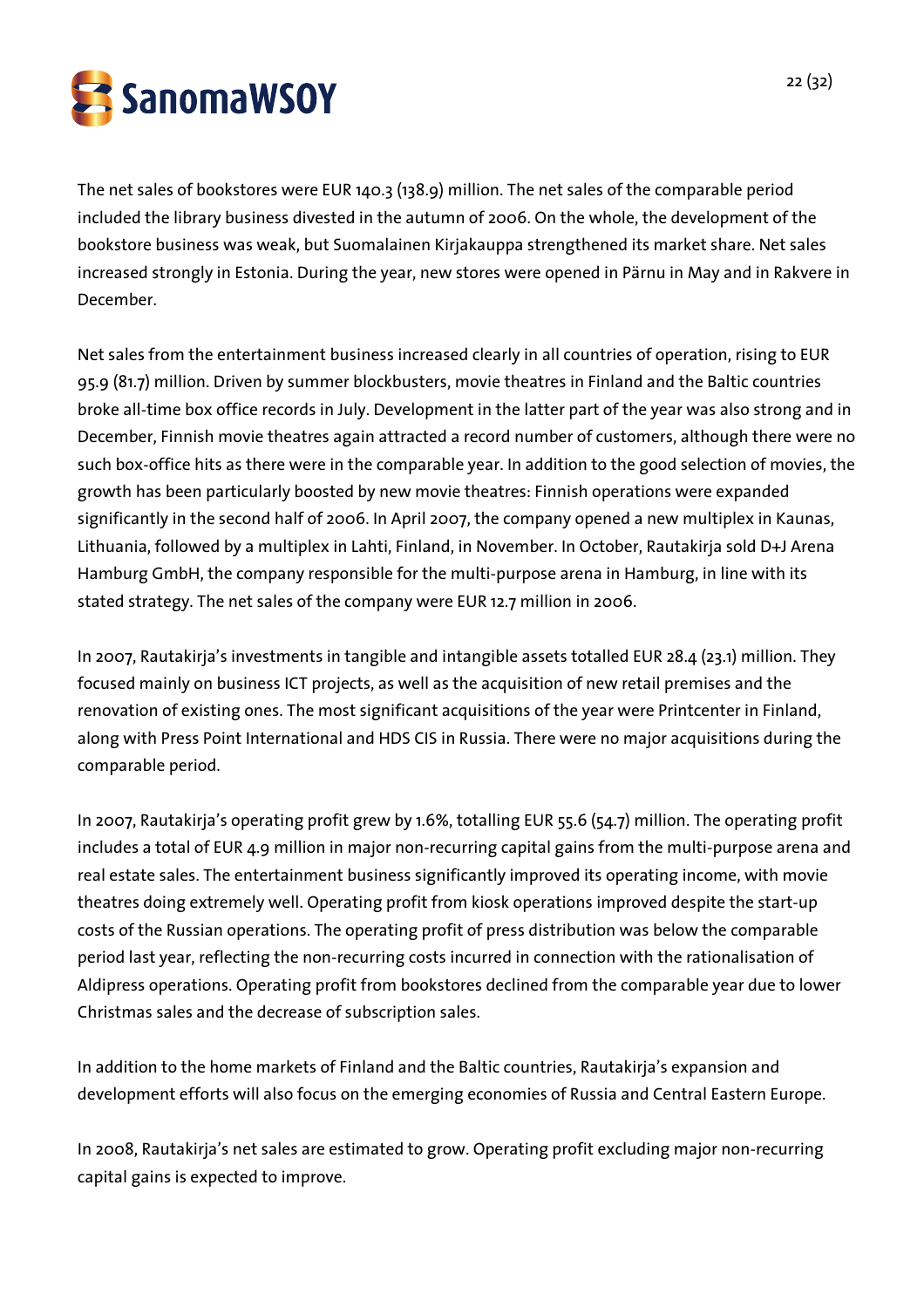

This Year-End Statement is unaudited. Definitions of key indicators are presented in SanomaWSOY's Financial Statements 2006.

Helsinki

Board of Directors SanomaWSOY Corporation

## CONSOLIDATED FINANCIAL STATEMENTS (NON-AUDITED)

| <b>CONSOLIDATED INCOME STATEMENT</b>                                                       |           |           |           |
|--------------------------------------------------------------------------------------------|-----------|-----------|-----------|
| <b>EUR million</b>                                                                         | 1-12/2007 | 1-12/2006 | Change, % |
|                                                                                            |           |           |           |
| <b>NET SALES</b>                                                                           | 2,926.3   | 2,742.1   | 6.7       |
| Other operating income                                                                     | 95.2      | 57.2      | 66.4      |
| Materials and services                                                                     | 1,308.9   | 1,243.3   | 5.3       |
| Personnel expenses                                                                         | 646.5     | 595.5     | 8.6       |
| Other operating expenses                                                                   | 572.7     | 532.2     | 7.6       |
| Depreciation and impairment losses                                                         | 149.7     | 135.8     | 10.3      |
| <b>OPERATING PROFIT</b>                                                                    | 343.8     | 292.5     | 17.5      |
| Share in result of associated companies                                                    | 12.4      | 8.4       | 47.8      |
| Financial income                                                                           | 9.2       | 12.5      | $-26.2$   |
| Financial expenses                                                                         | 44.9      | 37.0      | 21.4      |
| <b>RESULT BEFORE TAXES</b>                                                                 | 320.4     | 276.3     | 16.0      |
| Income taxes                                                                               | $-74.4$   | $-68.0$   | 9.4       |
| <b>RESULT FOR THE PERIOD</b>                                                               | 246.1     | 208.4     | 18.1      |
| Attributable to:                                                                           |           |           |           |
| Equity holders of the Parent company                                                       | 242.8     | 209.5     | 15.9      |
| Minority interest                                                                          | 3.2       | $-1.1$    |           |
| Earnings per share for result attributable to the equity<br>holders of the Parent company: |           |           |           |
| Earnings per share, EUR                                                                    | 1.47      | 1.32      | 11.9      |
| Diluted earnings per share, EUR                                                            | 1.46      | 1.31      | 12.0      |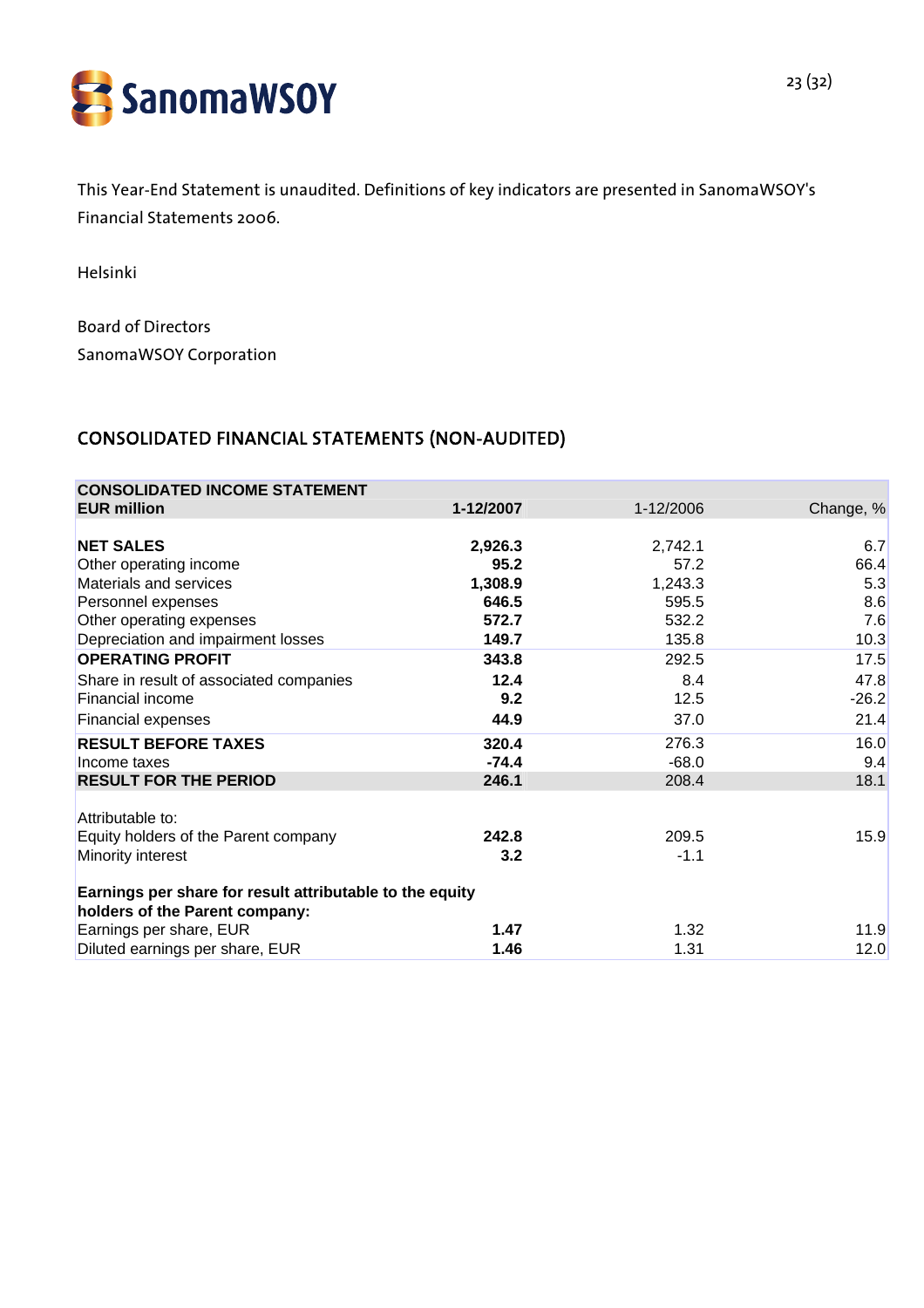

| <b>CONSOLIDATED BALANCE SHEET</b>    |                  |                  |            |
|--------------------------------------|------------------|------------------|------------|
| <b>EUR million</b>                   | 31.12.2007       | 31.12.2006       | Change, %  |
|                                      |                  |                  |            |
| <b>ASSETS</b>                        |                  |                  |            |
| <b>NON-CURRENT ASSETS</b>            |                  |                  |            |
| Tangible assets                      | 498.7            | 572.3            | $-12.9$    |
| Investment property                  | 9.5              | 10.0             | $-4.7$     |
| Goodwill<br>Other intangible assets  | 1,432.8<br>379.6 | 1,392.7<br>368.1 | 2.9<br>3.1 |
| Interest in associated companies     | 75.2             | 68.2             | 10.2       |
| Available-for-sale financial assets  | 15.9             | 16.4             | $-3.1$     |
| Deferred tax receivables             | 42.4             | 45.2             | $-6.2$     |
| Other receivables                    | 37.9             | 38.4             | $-1.1$     |
| <b>NON-CURRENT ASSETS, TOTAL</b>     | 2,492.1          | 2,511.3          | $-0.8$     |
|                                      |                  |                  |            |
| <b>CURRENT ASSETS</b>                |                  |                  |            |
| Inventories                          | 170.7            | 150.1            | 13.7       |
| Income tax receivables               | 25.9             | 20.1             | 29.3       |
| Trade and other receivables          | 415.4            | 369.2            | 12.5       |
| Available-for-sale financial assets  | 0.1              |                  |            |
| Cash and cash equivalents            | 88.1             | 81.5             | 8.1        |
| <b>CURRENT ASSETS, TOTAL</b>         | 700.2            | 620.9            | 12.8       |
|                                      |                  |                  |            |
| <b>ASSETS, TOTAL</b>                 | 3,192.3          | 3,132.2          | 1.9        |
|                                      |                  |                  |            |
| <b>EQUITY AND LIABILITIES</b>        |                  |                  |            |
|                                      |                  |                  |            |
| <b>EQUITY</b>                        |                  |                  |            |
| Equity attributable to the equity    |                  |                  |            |
| holders of the Parent company        |                  |                  |            |
| Share capital                        | 71.3             | 70.9             | 0.5        |
| Premium fund                         | 187.6            | 181.0            | 3.7        |
| <b>Treasury shares</b>               | $-51.6$          |                  |            |
| Other reserves                       | 0.1              | 6.9              | $-99.0$    |
| <b>Translation differences</b>       | 11.4             | 17.6             | $-35.1$    |
| Retained earnings                    | 1,127.1          | 1,029.3          | 9.5        |
|                                      | 1,345.9          | 1,305.7          | 3.1        |
| Minority interest                    | 18.3             | 17.0             | 7.9        |
| <b>EQUITY, TOTAL</b>                 | 1,364.2          | 1,322.7          | 3.1        |
| <b>NON-CURRENT LIABILITIES</b>       |                  |                  |            |
| Deferred tax liabilities             | 103.9            | 96.2             | 8.1        |
| Pension obligations                  | 45.2             | 57.6             | $-21.5$    |
| Provisions                           | 8.8              | 7.8              | 13.5       |
| Interest-bearing liabilities         | 328.1            | 44.2             |            |
| Trade and other payables             | 28.3             | 36.0             | $-21.6$    |
|                                      |                  |                  |            |
| <b>CURRENT LIABILITIES</b>           |                  |                  |            |
| Provisions                           | 7.8              | 7.9              | $-1.4$     |
| Interest-bearing liabilities         | 553.4            | 819.7            | $-32.5$    |
| Income tax liabilities               | 8.4              | 28.8             | $-70.8$    |
| Trade and other payables             | 744.3            | 711.2            | 4.6        |
|                                      |                  |                  |            |
| <b>LIABILITIES, TOTAL</b>            | 1,828.1          | 1,809.5          | 1.0        |
|                                      |                  |                  |            |
| <b>EQUITY AND LIABILITIES, TOTAL</b> | 3,192.3          | 3,132.2          | 1.9        |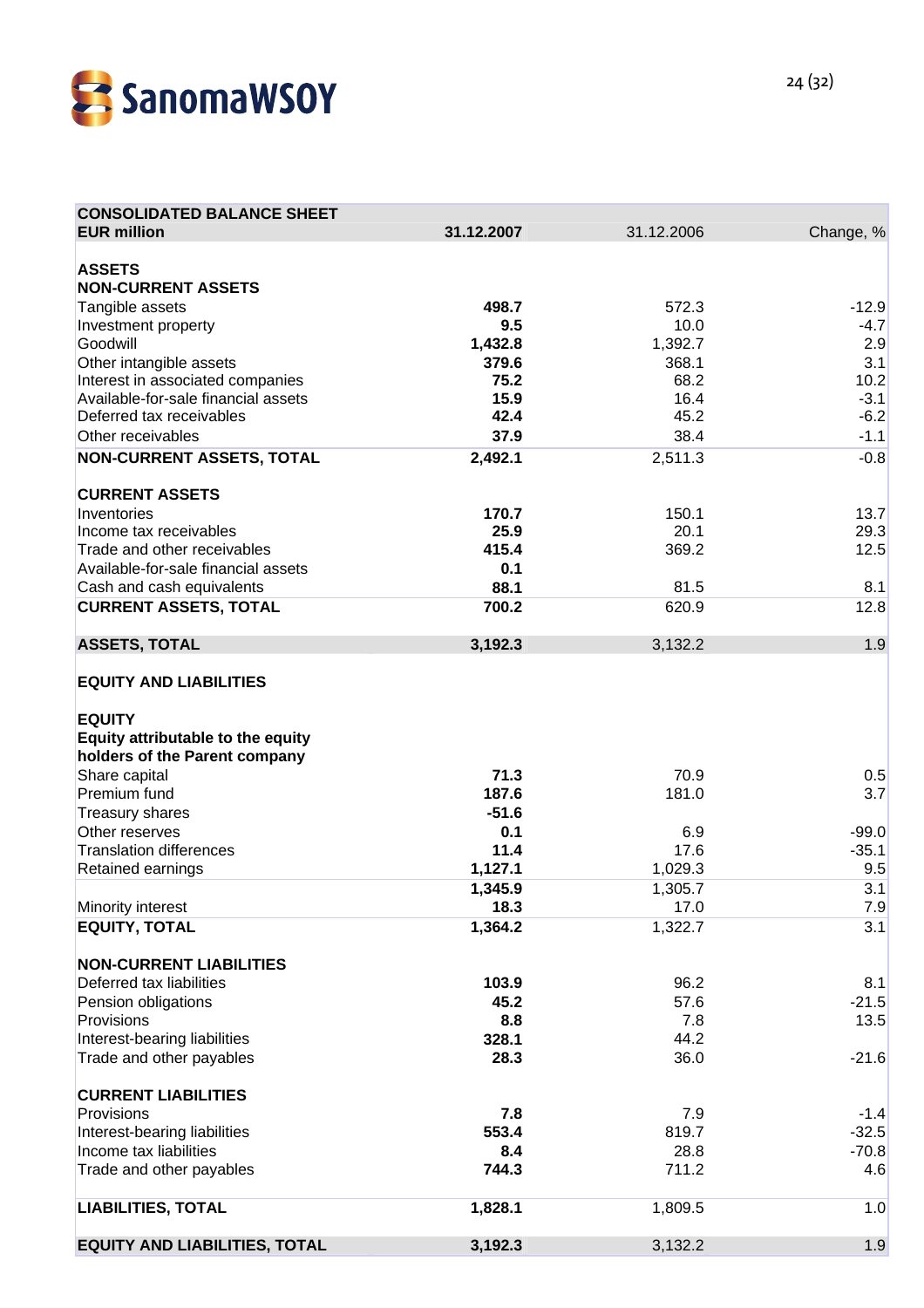

#### **CHANGES IN CONSOLIDATED EQUITY**

| <b>EUR million</b>                                                                                              | Equity attributable to the equity holders<br>of the Parent Company |                     |                                     |                                            |                                   |                              |                  |                                     |                  |
|-----------------------------------------------------------------------------------------------------------------|--------------------------------------------------------------------|---------------------|-------------------------------------|--------------------------------------------|-----------------------------------|------------------------------|------------------|-------------------------------------|------------------|
|                                                                                                                 | Sha<br>re<br>capi<br>tal                                           | Pre<br>mium<br>fund | <b>Other</b><br>reser<br><b>ves</b> | Tran<br>slat<br>ion<br>diff<br>eren<br>ces | <b>Trea</b><br>sury<br>sha<br>res | Retai<br>ned<br>earn<br>ings | <b>Total</b>     | <b>Minor</b><br>ity<br>inter<br>est | Equity,<br>total |
| Equity at 1 Jan 2006                                                                                            | 67.5                                                               | 93.7                | 363.8                               | 15.9                                       |                                   | 600.5                        | 1,141.5          | 16.3                                | 1,157.7          |
| Change in translation<br>differences<br>Other items                                                             |                                                                    |                     |                                     | 1.7                                        |                                   | $-0.5$                       | 1.7<br>$-0.5$    | 0.3                                 | 2.0<br>$-0.5$    |
| Items recognised<br>directly in equity, total<br>Result for the period<br><b>Total recognised</b><br>income and |                                                                    |                     |                                     | 1.7                                        |                                   | $-0.5$<br>209.5              | 1.2<br>209.5     | 0.3<br>$-1.1$                       | 1.5<br>208.4     |
| expenses<br>Directed issue of                                                                                   |                                                                    |                     |                                     | 1.7                                        |                                   | 209.0                        | 210.7            | $-0.8$                              | 209.9            |
| shares<br>Conversion of capital                                                                                 | 1.0                                                                |                     |                                     |                                            |                                   |                              | 1.0              |                                     | 1.0              |
| notes<br>Usage of share                                                                                         | 2.4                                                                | 85.5                | $-1.2$                              |                                            |                                   |                              | 86.7             |                                     | 86.7             |
| options<br>Expense recognition                                                                                  | 0.1                                                                | 1.7                 |                                     |                                            |                                   |                              | 1.8              |                                     | 1.8              |
| of granted options<br>Dividends paid<br>Change in minority                                                      |                                                                    |                     |                                     |                                            |                                   | 5.4<br>$-141.3$              | 5.4<br>$-141.3$  | $-1.4$                              | 5.4<br>$-142.7$  |
| interests<br>Other changes                                                                                      |                                                                    |                     | $-355.6$                            |                                            |                                   | 355.6                        |                  | 3.0                                 | 3.0              |
| <b>Equity at</b><br>31 Dec 2006                                                                                 | 70.9                                                               | 181.0               | 6.9                                 | 17.6                                       |                                   | 1,029.3                      | 1,305.7          | 17.0                                | 1,322.7          |
| Equity at 1 Jan 2007<br>Change in translation                                                                   | 70.9                                                               | 181.0               | 6.9                                 | 17.6                                       |                                   | 1,029.3                      | 1,305.7          | 17.0                                | 1,322.7          |
| differences<br>Other items<br>Items recognised                                                                  |                                                                    |                     |                                     | $-6.2$                                     |                                   | $-0.7$                       | $-6.2$<br>$-0.7$ | 0.3                                 | $-5.9$<br>$-0.7$ |
| directly in equity, total<br>Result for the period<br><b>Total recognised</b><br>income and                     |                                                                    |                     |                                     | $-6.2$                                     |                                   | $-0.7$<br>242.8              | $-6.9$<br>242.8  | 0.3<br>3.2                          | $-6.6$<br>246.1  |
| expenses                                                                                                        |                                                                    |                     |                                     | $-6.2$                                     |                                   | 242.1                        | 235.9            | 3.5                                 | 239.4            |
| Unregistered usage<br>of share options<br>Conversion of                                                         | 0.1                                                                | 2.4                 |                                     |                                            |                                   |                              | 2.6              |                                     | 2.6              |
| capital notes<br>Purchase of                                                                                    | 0.0                                                                | 1.7                 | 0.0                                 |                                            |                                   |                              | 1.7              |                                     | 1.7              |
| treasury shares<br>Usage of                                                                                     |                                                                    |                     |                                     |                                            | $-51.6$                           |                              | $-51.6$          |                                     | $-51.6$          |
| share options                                                                                                   | 0.1                                                                | 2.5                 |                                     |                                            |                                   |                              | 2.6              |                                     | 2.6              |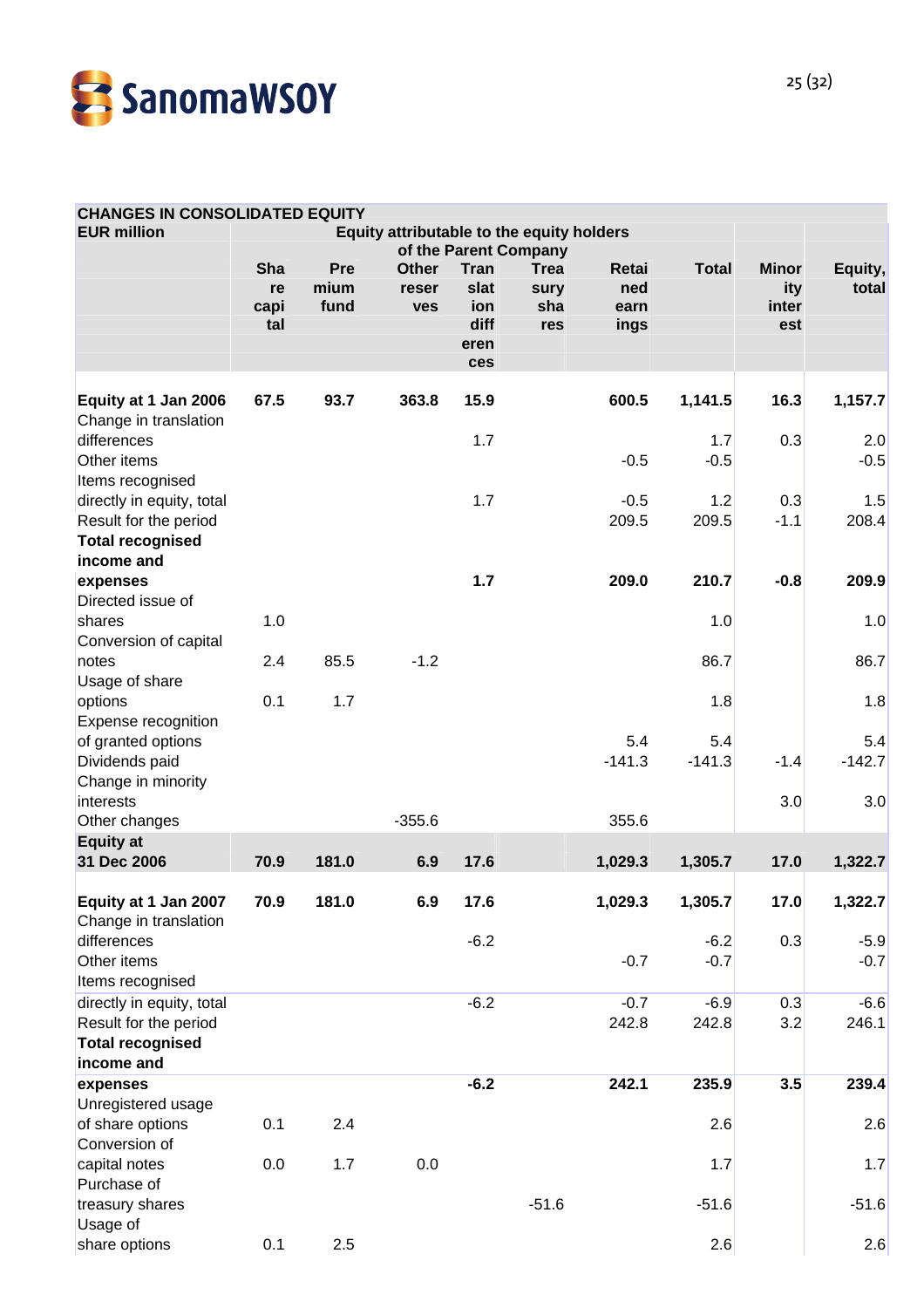

| Expense recognition |      |       |        |      |         |          |          |        |          |
|---------------------|------|-------|--------|------|---------|----------|----------|--------|----------|
| of options granted  |      |       |        |      |         | 5.5      | 5.5      |        | 5.5      |
| Dividends paid      |      |       |        |      |         | $-156.7$ | $-156.7$ | $-2.1$ | $-158.8$ |
| Change in           |      |       |        |      |         |          |          |        |          |
| minority interests  |      |       |        |      |         |          |          | 0.0    | 0.0      |
| Other changes       |      |       | $-6.9$ |      |         | 6.9      |          |        |          |
| <b>Equity at</b>    |      |       |        |      |         |          |          |        |          |
| 31 Dec 2007         | 71.3 | 187.6 | 0.1    | 11.4 | $-51.6$ | 1,127.1  | 1,345.9  | 18.3   | 1,364.2  |

| <b>CONSOLIDATED CASH FLOW STATEMENT</b>            |           |               |           |
|----------------------------------------------------|-----------|---------------|-----------|
| <b>EUR million</b>                                 | 1-12/2007 | $1 - 12/2006$ | Change, % |
| <b>OPERATIONS</b>                                  |           |               |           |
| Result for the period                              | 246.1     | 208.4         | 18.1      |
| Adjustments                                        |           |               |           |
| Income taxes                                       | 74.4      | 68.0          | 9.4       |
| <b>Financial expenses</b>                          | 44.9      | 37.0          | 21.4      |
| Financial income                                   | $-9.2$    | $-12.5$       | $-26.2$   |
| Share in result of associated companies            | $-12.4$   | $-8.4$        | 47.8      |
| Depreciation and impairment losses                 | 149.7     | 135.8         | 10.3      |
| Profit on sales of non-current assets              | $-41.3$   | $-8.2$        |           |
| Other adjustments                                  | $-44.6$   | $-53.6$       | $-16.7$   |
| Change in working capital                          |           |               |           |
| Change in trade and other receivables              | $-38.6$   | $-27.9$       | 38.3      |
| Change in inventories                              | $-19.0$   | 2.3           |           |
| Change in trade and other payables, and provisions | 11.9      | 30.5          | $-61.1$   |
| Interest paid                                      | $-38.2$   | $-34.9$       | 9.5       |
| Other financial items                              | $-1.8$    | 1.3           |           |
| Taxes paid                                         | $-93.8$   | $-77.9$       | 20.4      |
| <b>CASH FLOW FROM OPERATIONS</b>                   | 227.9     | 259.9         | $-12.3$   |
| <b>INVESTMENTS</b>                                 |           |               |           |
| Acquisition of tangible and intangible assets      | $-88.6$   | $-81.2$       | 9.2       |
| Operations acquired                                | $-49.1$   | $-88.5$       | $-44.5$   |
| Associated companies acquired                      | $-0.6$    | $-2.5$        | $-75.3$   |
| Acquisition of other holdings                      | $-0.1$    | $-0.2$        | $-62.4$   |
| Sales of tangible and intangible assets            | 23.8      | 11.9          | 99.8      |
| Operations sold                                    | 83.7      | 11.5          |           |
| Associated companies sold                          | 0.3       | 0.3           | 6.6       |
| Sales of other companies                           | 0.9       | 11.9          | $-92.3$   |
| Loans granted                                      | $-4.4$    | $-9.5$        | $-53.6$   |
| Repayments of loan receivables                     | 3.9       | 3.4           | 11.8      |
| Sales of short-term investments                    | 0.0       | 0.5           | $-100.5$  |
| Interest received                                  | 5.5       | 4.8           | 13.9      |
| Dividends received                                 | 7.6       | 4.6           | 62.7      |
| <b>CASH FLOW FROM INVESTMENTS</b>                  | $-17.2$   | $-132.9$      | $-87.1$   |
| <b>CASH FLOW BEFORE FINANCING</b>                  | 210.7     | 127.0         | 65.9      |
| <b>FINANCING</b>                                   |           |               |           |
| Proceeds from share subscriptions                  | 5.2       | 2.8           | 89.1      |
| Minority capital investment/repayment of equity    | $-0.1$    | 0.2           |           |
| Purchase of treasury shares                        | $-51.0$   |               |           |
| Change in loans with short maturity                | 101.5     | 7.1           |           |
| Drawings of other loans                            | 295.5     | 328.3         | $-10.0$   |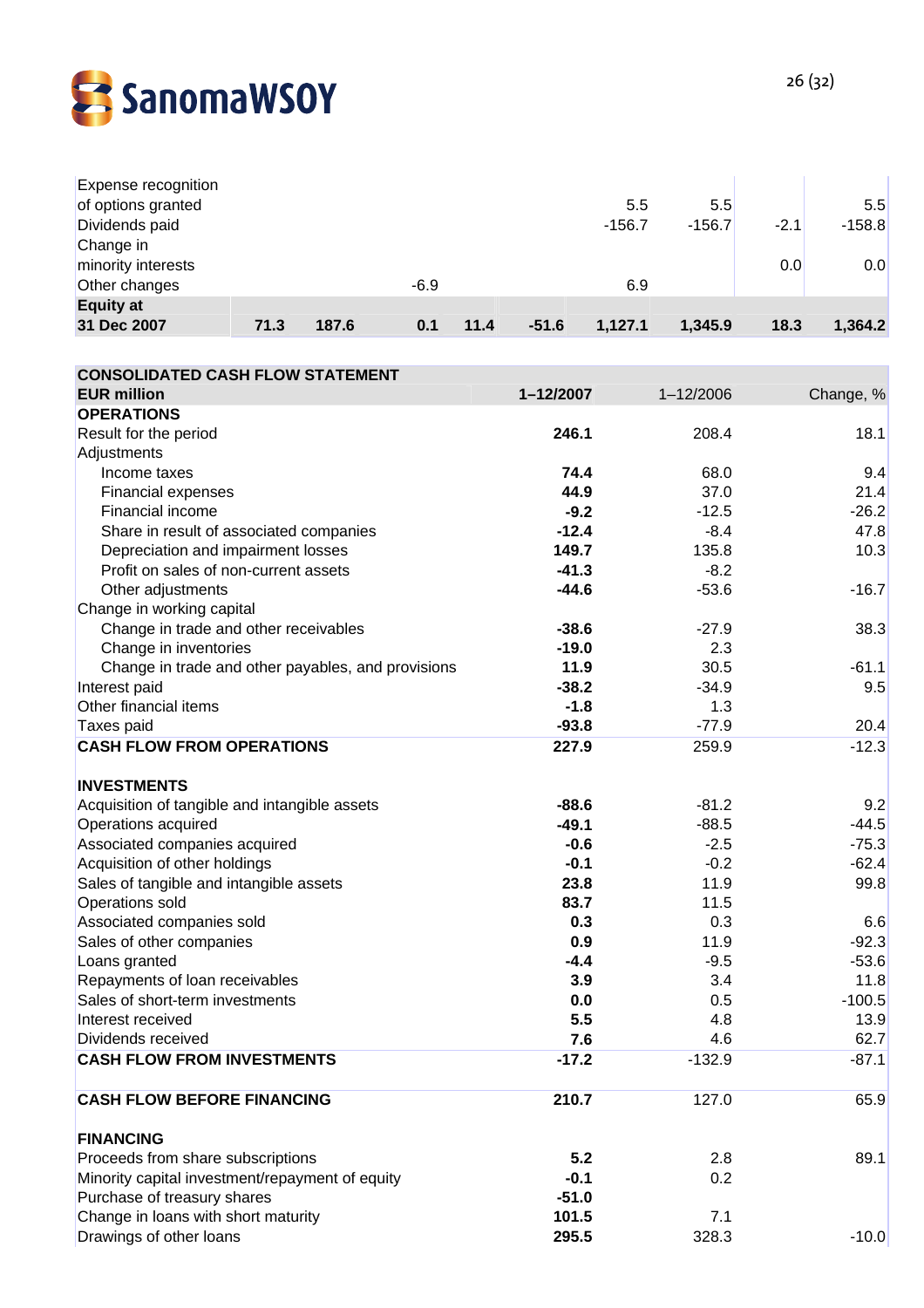

| Repayments of other loans                            | $-403.1$ | $-329.1$ | 22.5    |
|------------------------------------------------------|----------|----------|---------|
| Payment of finance lease liabilities                 | $-2.5$   | $-2.2$   | 14.1    |
| Dividends paid                                       | $-158.8$ | $-142.7$ | 11.3    |
| Donations/other profit sharing                       | $-0.4$   | $-0.4$   | 17.4    |
| <b>CASH FLOW FROM FINANCING</b>                      | $-213.7$ | $-136.0$ | 57.2    |
| Change in cash and cash equivalents according to     |          |          |         |
| cash flow statement                                  | $-3.0$   | $-8.9$   | $-66.5$ |
| Effect of exchange rate differences on cash and cash |          |          |         |
| equivalents                                          | $-1.7$   | 1.1      |         |
| Net increase(+)/decrease(-) in cash and cash         |          |          |         |
| equivalents                                          | $-4.7$   | $-7.8$   | $-40.5$ |
| Cash and cash equivalents at 1 Jan                   | 77.1     | 84.9     | $-9.2$  |
| Cash and cash equivalents at 31 Dec                  | 72.4     | 77.1     | $-6.1$  |

Cash and cash equivalents in cash flow statement include cash and cash equivalents less bank overdrafts.

| $10 - 12/$<br>2006 |
|--------------------|
|                    |
|                    |
|                    |
|                    |
| 148.3              |
|                    |
| 71.9               |
| 51.9               |
| 53.1               |
| $-0.9$             |
| 324.3              |
|                    |
| 71.4               |
| 23.7               |
| 24.8               |
| 36.8               |
| $-34.3$            |
| 122.4              |
|                    |
| 25.4               |
| 30.7               |
| 12.0               |
| $-4.7$             |
| 63.4               |
|                    |
| 22.8               |
| 14.6               |
| $-0.1$             |
| 37.2               |
|                    |
| 101.0              |
| 58.7               |
| 49.0               |
| 28.0               |
|                    |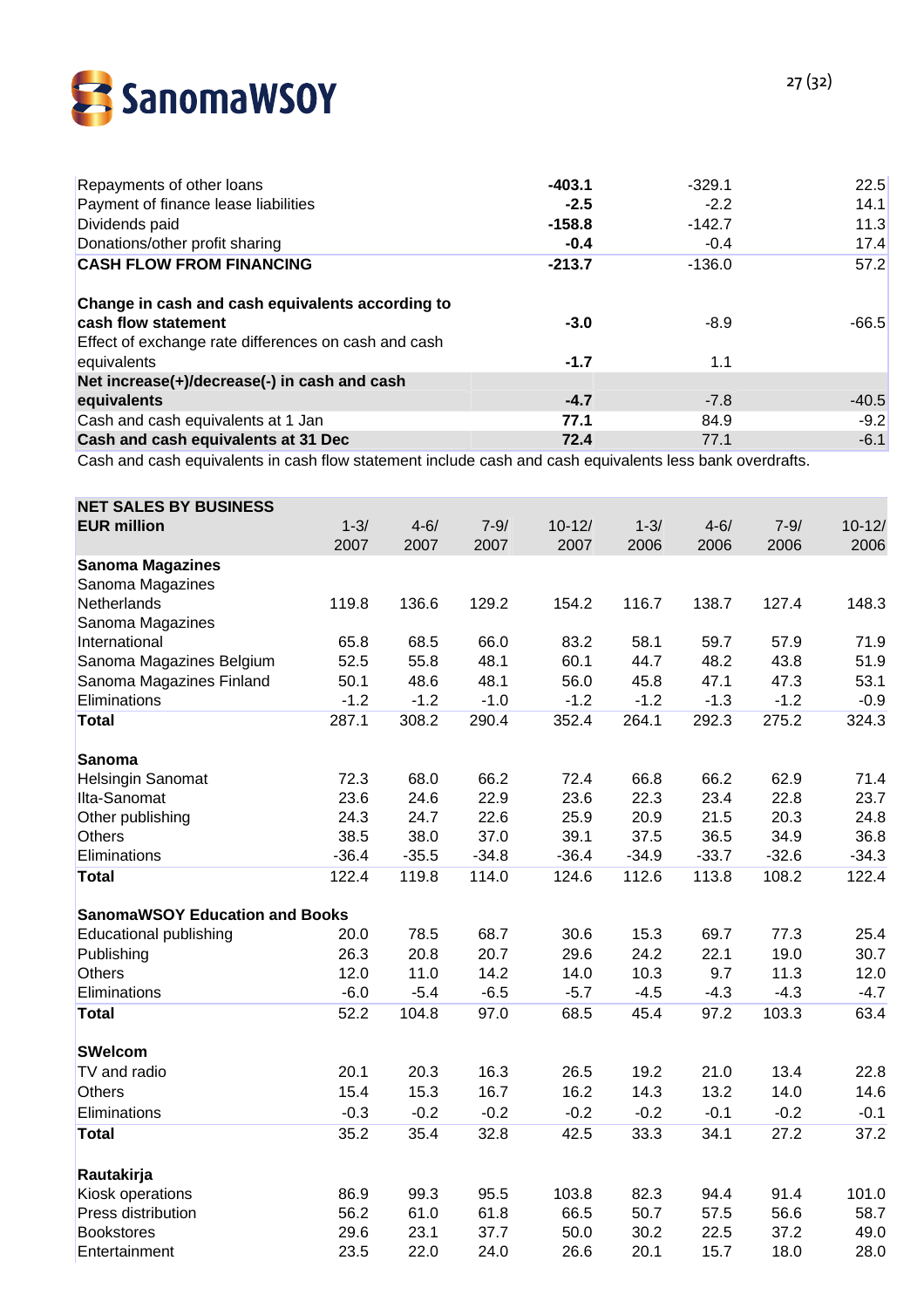

| Eliminations                             | $-3.9$  | $-4.0$  | $-4.3$  | $-5.8$            | $-2.6$  | $-3.2$            | $-3.6$  | $-3.9$  |
|------------------------------------------|---------|---------|---------|-------------------|---------|-------------------|---------|---------|
| <b>Total</b>                             | 192.4   | 201.3   | 214.5   | 241.1             | 180.7   | 186.8             | 199.6   | 232.9   |
| Other companies and                      |         |         |         |                   |         |                   |         |         |
| eliminations                             | $-25.6$ | $-25.1$ | $-30.1$ | $-29.4$           | $-23.6$ | $-25.1$           | $-25.3$ | $-37.9$ |
| <b>Total</b>                             | 663.7   | 744.4   | 718.6   | 799.6             | 612.5   | 699.2             | 688.2   | 742.2   |
|                                          |         |         |         |                   |         |                   |         |         |
| <b>NET SALES BY BUSINESS</b>             |         |         |         |                   |         |                   |         |         |
| <b>EUR million</b>                       |         |         |         | $1 - 121$<br>2007 |         | $1 - 12/$<br>2006 |         |         |
| <b>Sanoma Magazines</b>                  |         |         |         |                   |         |                   |         |         |
| Sanoma Magazines Netherlands             |         |         |         | 539.8             |         | 531.2             |         |         |
| Sanoma Magazines International           |         |         |         | 283.4             |         | 247.6             |         |         |
| Sanoma Magazines Belgium                 |         |         |         | 216.6             |         | 188.6             |         |         |
| Sanoma Magazines Finland<br>Eliminations |         |         |         | 202.8<br>$-4.6$   |         | 193.2             |         |         |
| <b>Total</b>                             |         |         |         | 1,238.1           |         | $-4.7$<br>1,155.9 |         |         |
|                                          |         |         |         |                   |         |                   |         |         |
| <b>Sanoma</b>                            |         |         |         |                   |         |                   |         |         |
| Helsingin Sanomat                        |         |         |         | 278.9             |         | 267.3             |         |         |
| Ilta-Sanomat                             |         |         |         | 94.8              |         | 92.2              |         |         |
| Other publishing                         |         |         |         | 97.5              |         | 87.6              |         |         |
| <b>Others</b>                            |         |         |         | 152.6             |         | 145.6             |         |         |
| Eliminations                             |         |         |         | $-143.0$          |         | $-135.6$          |         |         |
| <b>Total</b>                             |         |         |         | 480.8             |         | 457.1             |         |         |
| <b>SanomaWSOY Education and Books</b>    |         |         |         |                   |         |                   |         |         |
| <b>Educational publishing</b>            |         |         |         | 197.7             |         | 187.7             |         |         |
| Publishing                               |         |         |         | 97.3              |         | 96.0              |         |         |
| <b>Others</b>                            |         |         |         | 51.1              |         | 43.3              |         |         |
| Eliminations                             |         |         |         | $-23.7$           |         | $-17.8$           |         |         |
| <b>Total</b>                             |         |         |         | 322.5             |         | 309.2             |         |         |
| <b>SWelcom</b>                           |         |         |         |                   |         |                   |         |         |
| TV and radio                             |         |         |         | 83.2              |         | 76.5              |         |         |
| Others                                   |         |         |         | 63.6              |         | 56.0              |         |         |
| Eliminations                             |         |         |         | $-0.8$            |         | $-0.6$            |         |         |
| <b>Total</b>                             |         |         |         | 146.0             |         | 131.8             |         |         |
| Rautakirja                               |         |         |         |                   |         |                   |         |         |
| Kiosk operations                         |         |         |         | 385.5             |         | 369.1             |         |         |
| Press distribution                       |         |         |         | 245.5             |         | 223.6             |         |         |
| <b>Bookstores</b>                        |         |         |         | 140.3             |         | 138.9             |         |         |
| Entertainment                            |         |         |         | 95.9              |         | 81.7              |         |         |
| Eliminations                             |         |         |         | $-18.0$           |         | $-13.4$           |         |         |
| <b>Total</b>                             |         |         |         | 849.3             |         | 799.9             |         |         |
| Other companies and eliminations         |         |         |         | $-110.3$          |         | $-111.9$          |         |         |
| <b>Total</b>                             |         |         |         | 2,926.3           |         | 2,742.1           |         |         |
|                                          |         |         |         |                   |         |                   |         |         |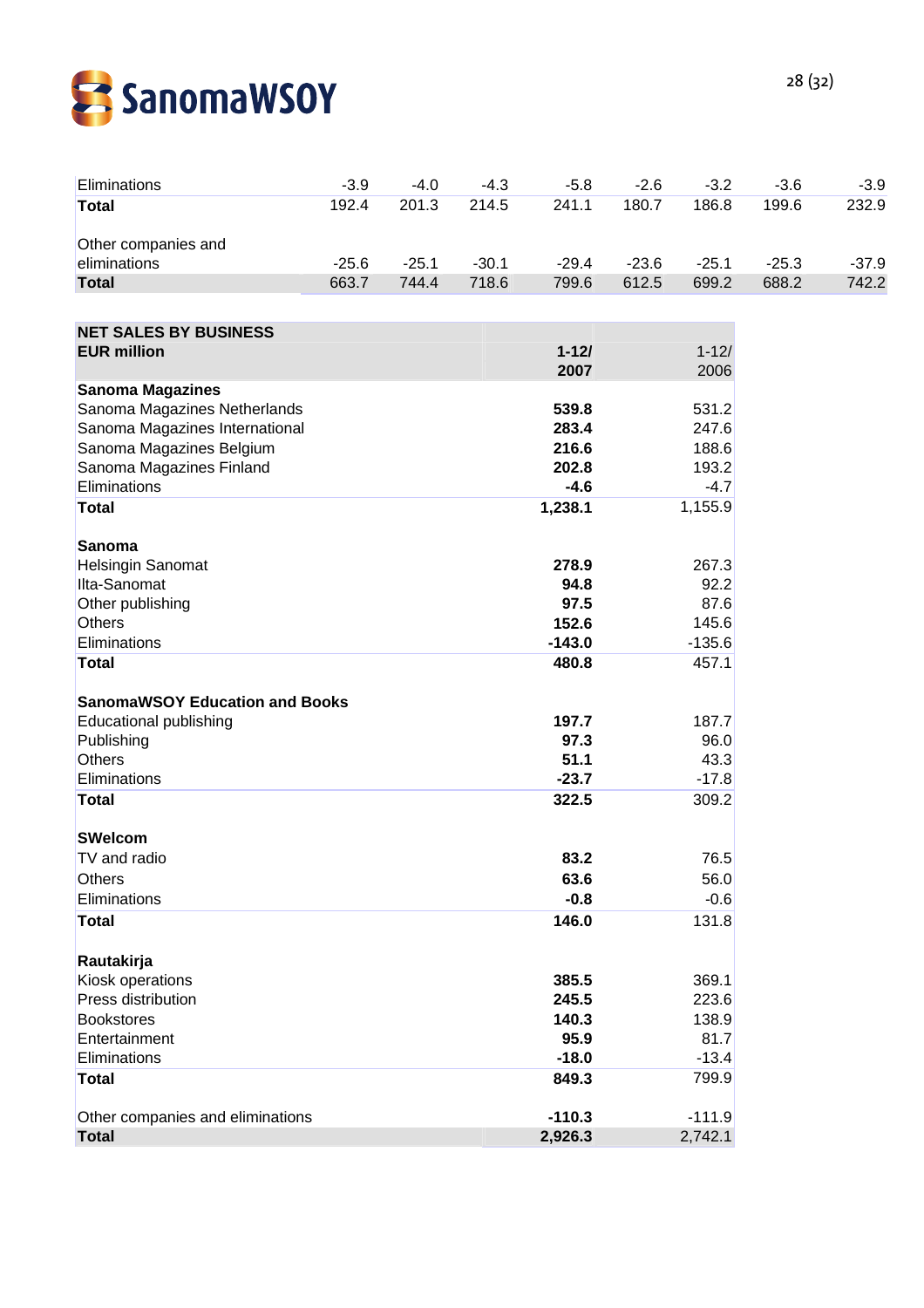

| <b>OPERATING PROFIT BY DIVISION</b>             |          |          |          |            |          |            |          |            |
|-------------------------------------------------|----------|----------|----------|------------|----------|------------|----------|------------|
| <b>EUR million</b>                              | $1 - 3/$ | $4 - 6/$ | $7 - 9/$ | $10 - 12/$ | $1 - 3/$ | $4 - 6/$   | $7 - 9/$ | $10 - 12/$ |
|                                                 | 2007     | 2007     | 2007     | 2007       | 2006     | 2006       | 2006     | 2006       |
| Sanoma Magazines                                | 32.1     | 61.3     | 30.4     | 37.2       | 23.3     | 35.3       | 28.2     | 41.9       |
| Sanoma                                          | 19.6     | 17.3     | 17.2     | 13.6       | 16.1     | 15.0       | 15.0     | 16.5       |
| SanomaWSOY Education                            |          |          |          |            |          |            |          |            |
| and Books                                       | $-6.5$   | 29.8     | 27.9     | $-6.6$     | $-4.3$   | 33.8       | 25.6     | $-7.1$     |
| SWelcom                                         | 2.9      | 4.0      | 3.5      | 5.4        | 3.2      | 4.0        | 0.4      | 4.8        |
| Rautakirja                                      | 9.0      | 10.6     | 13.0     | 23.1       | 10.4     | 8.1        | 13.7     | 22.5       |
| Other companies and                             |          |          |          |            |          |            |          |            |
| eliminations                                    | $-3.1$   | 10.1     | $-3.4$   | $-4.3$     | $-3.1$   | $-3.4$     | $-2.9$   | $-4.7$     |
| <b>Total</b>                                    | 54.0     | 133.0    | 88.5     | 68.3       | 45.6     | 92.8       | 80.1     | 73.9       |
|                                                 |          |          |          |            |          |            |          |            |
| <b>OPERATING PROFIT BY DIVISION</b>             |          |          |          | $1 - 121$  |          | $1 - 12/$  |          |            |
| <b>EUR million</b>                              |          |          |          | 2007       |          | 2006       |          |            |
| Sanoma Magazines                                |          |          |          | 160.9      |          | 128.8      |          |            |
| Sanoma                                          |          |          |          | 67.6       |          | 62.7       |          |            |
| SanomaWSOY Education and Books                  |          |          |          | 44.5       |          | 48.0       |          |            |
| SWelcom                                         |          |          |          | 15.8       |          | 12.5       |          |            |
| Rautakirja                                      |          |          |          | 55.6       |          | 54.7       |          |            |
| Other companies and eliminations                |          |          |          | $-0.7$     |          | $-14.1$    |          |            |
| <b>Total</b>                                    |          |          |          | 343.8      |          | 292.5      |          |            |
|                                                 |          |          |          |            |          |            |          |            |
| <b>CHANGES IN PROPERTY, PLANT AND EQUIPMENT</b> |          |          |          |            |          |            |          |            |
| <b>EUR million</b>                              |          |          |          | 31.12.2007 |          | 31.12.2006 |          | Change, %  |
|                                                 |          |          |          |            |          |            |          |            |
| Carrying amount at 1 Jan                        |          |          |          | 572.3      |          | 566.5      |          | 1.0        |
| <b>Increases</b>                                |          |          |          | 63.4       |          | 59.4       |          | 6.7        |
| Acquisition of operations                       |          |          |          | 1.2        | 15.5     |            |          | $-92.3$    |
| Decreases                                       |          |          |          | $-4.3$     |          | $-5.3$     |          | $-19.1$    |
| Disposals of operations                         |          |          |          | $-66.9$    |          | $-2.3$     |          |            |
| Depreciation for the period                     |          |          | $-65.7$  |            | $-62.9$  |            | 4.4      |            |

In the end of financial period commitments for acquisitions of tangible assets were EUR 3.1 million (2006: EUR 6.3 million).

Exchange rate differences and other changes **-1.1** 1.6

Depreciation for the period and the series of the period and the series of the series of the series of the series  $4.4$ Impairment losses for the period 6.3

**Carrying amount at 31 Dec 498.7** 572.3  $\sim$  572.3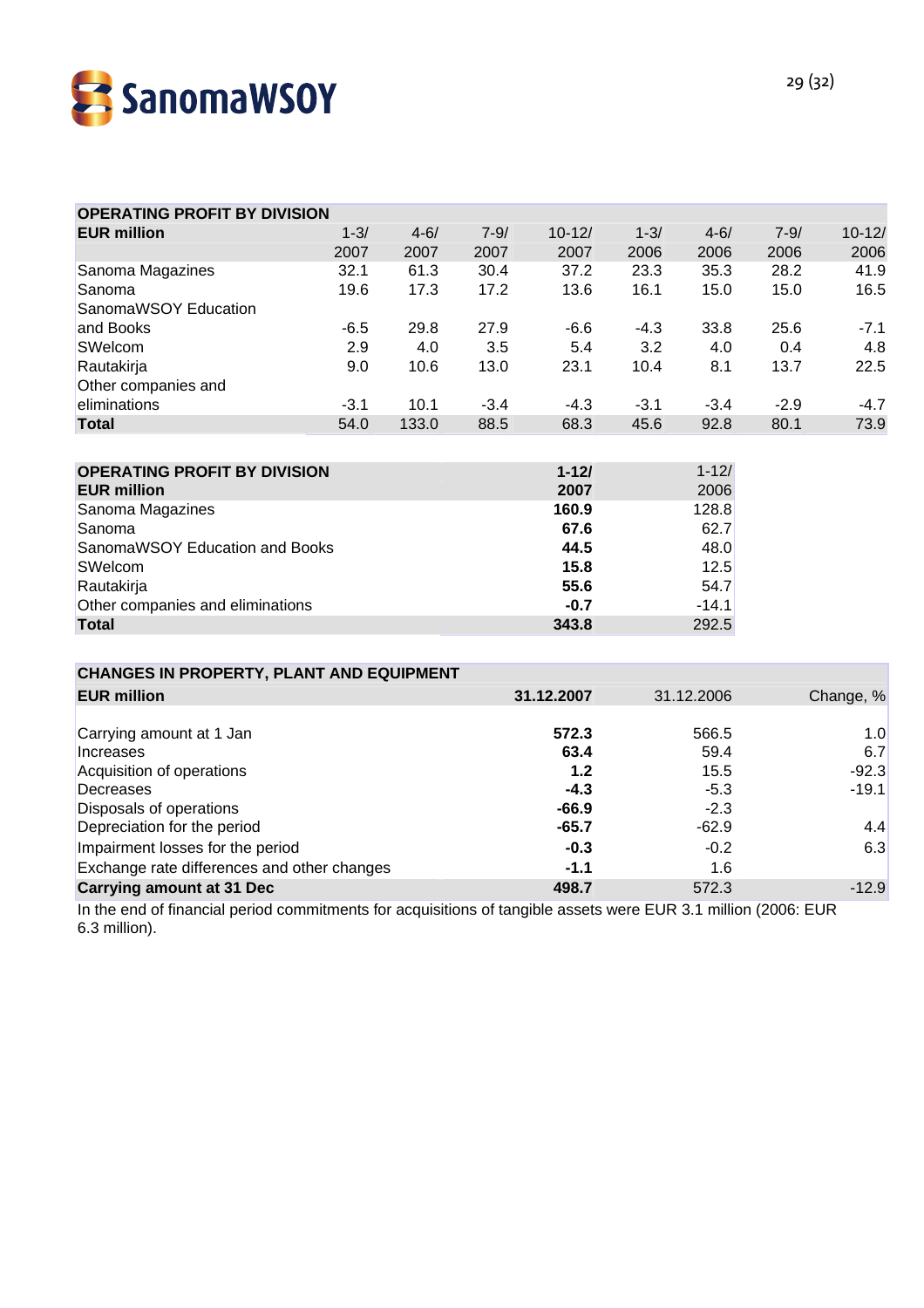

| <b>CONTINGENT LIABILITIES</b>                                 |            |            |           |
|---------------------------------------------------------------|------------|------------|-----------|
| <b>EUR million</b>                                            | 31.12.2007 | 31.12.2006 | Change, % |
| <b>Contingencies for own commitments</b>                      |            |            |           |
| Mortgages                                                     | 20.2       | 10.5       | 92.4      |
| Pledges                                                       | 5.8        | 18.4       | $-68.6$   |
| Other items                                                   | 0.4        | 0.4        | $-2.0$    |
| <b>Total</b>                                                  | 26.4       | 29.4       | $-10.1$   |
| <b>Contingencies incurred on</b>                              |            |            |           |
| behalf of associated companies                                |            |            |           |
| Guarantees                                                    | 7.9        | 7.9        |           |
| <b>Total</b>                                                  | 7.9        | 7.9        |           |
| <b>Contingencies incurred on</b><br>behalf of other companies |            |            |           |
| Guarantees                                                    | 0.1        | 0.1        | $-0.4$    |
| <b>Total</b>                                                  | 0.1        | 0.1        | $-0.4$    |
| <b>Other commitments</b>                                      |            |            |           |
| Operating lease liabilities (Note 25)                         | 275.8      | 249.1      | 10.7      |
| <b>Royalties</b>                                              | 27.2       | 15.9       | 70.6      |
| Other items                                                   | 42.9       | 47.2       | $-9.1$    |
| <b>Total</b>                                                  | 345.9      | 312.2      | 10.8      |
| <b>Total</b>                                                  | 380.4      | 349.6      | 8.8       |

No derivative contracts were open in the end of financial period in SanomaWSOY Group.

| <b>CONSOLIDATED INCOME STATEMENT</b><br>BY.<br><b>QUARTER</b> |          |          |          |            |          |          |          |            |
|---------------------------------------------------------------|----------|----------|----------|------------|----------|----------|----------|------------|
| <b>EUR million</b>                                            | $1 - 3/$ | $4 - 6/$ | $7 - 9/$ | $10 - 12/$ | $1 - 3/$ | $4 - 6/$ | $7 - 9/$ | $10 - 12/$ |
|                                                               | 2007     | 2007     | 2007     | 2007       | 2006     | 2006     | 2006     | 2006       |
| <b>NET SALES</b>                                              | 663.7    | 744.4    | 718.6    | 799.6      | 612.5    | 699.2    | 688.2    | 742.2      |
| Other operating income                                        | 13.3     | 49.0     | 12.4     | 20.6       | 15.4     | 12.8     | 13.8     | 15.2       |
| Materials and services                                        | 294.9    | 327.1    | 323.3    | 363.5      | 280.9    | 306.6    | 322.0    | 333.8      |
| Personnel expenses                                            | 158.4    | 162.2    | 151.8    | 174.2      | 145.6    | 148.7    | 142.0    | 159.1      |
| Other operating expenses                                      | 135.0    | 133.9    | 130.3    | 173.5      | 124.8    | 129.8    | 124.3    | 153.3      |
| Depreciation and                                              |          |          |          |            |          |          |          |            |
| impairment losses                                             | 34.6     | 37.3     | 37.1     | 40.7       | 30.9     | 34.0     | 33.5     | 37.3       |
| <b>OPERATING PROFIT</b>                                       | 54.0     | 133.0    | 88.5     | 68.3       | 45.6     | 92.8     | 80.1     | 73.9       |
| Share in result of                                            |          |          |          |            |          |          |          |            |
| associated companies                                          | 1.8      | 2.7      | 2.0      | 5.9        | 1.9      | 2.3      | 3.4      | 0.8        |
| <b>Financial items</b>                                        | $-7.1$   | $-9.6$   | $-8.7$   | $-10.3$    | $-6.2$   | $-7.5$   | $-6.1$   | $-4.7$     |
| <b>RESULT BEFORE TAXES</b>                                    | 48.6     | 126.1    | 81.9     | 63.8       | 41.3     | 87.6     | 77.4     | 70.1       |
| Income taxes                                                  | $-13.7$  | $-30.6$  | $-20.3$  | $-9.7$     | $-12.4$  | $-25.3$  | $-18.2$  | $-12.1$    |
| <b>RESULT FOR THE PERIOD</b>                                  | 34.9     | 95.5     | 61.5     | 54.1       | 28.9     | 62.3     | 59.2     | 58.0       |
|                                                               |          |          |          |            |          |          |          |            |
| Attributable to:                                              |          |          |          |            |          |          |          |            |
| Equity holders of                                             |          |          |          |            |          |          |          |            |
| the Parent Company                                            | 35.5     | 95.8     | 59.7     | 51.8       | 32.5     | 62.2     | 57.2     | 57.6       |
| Minority interest                                             | $-0.6$   | $-0.3$   | 1.8      | 2.3        | $-3.6$   | 0.1      | 2.0      | 0.4        |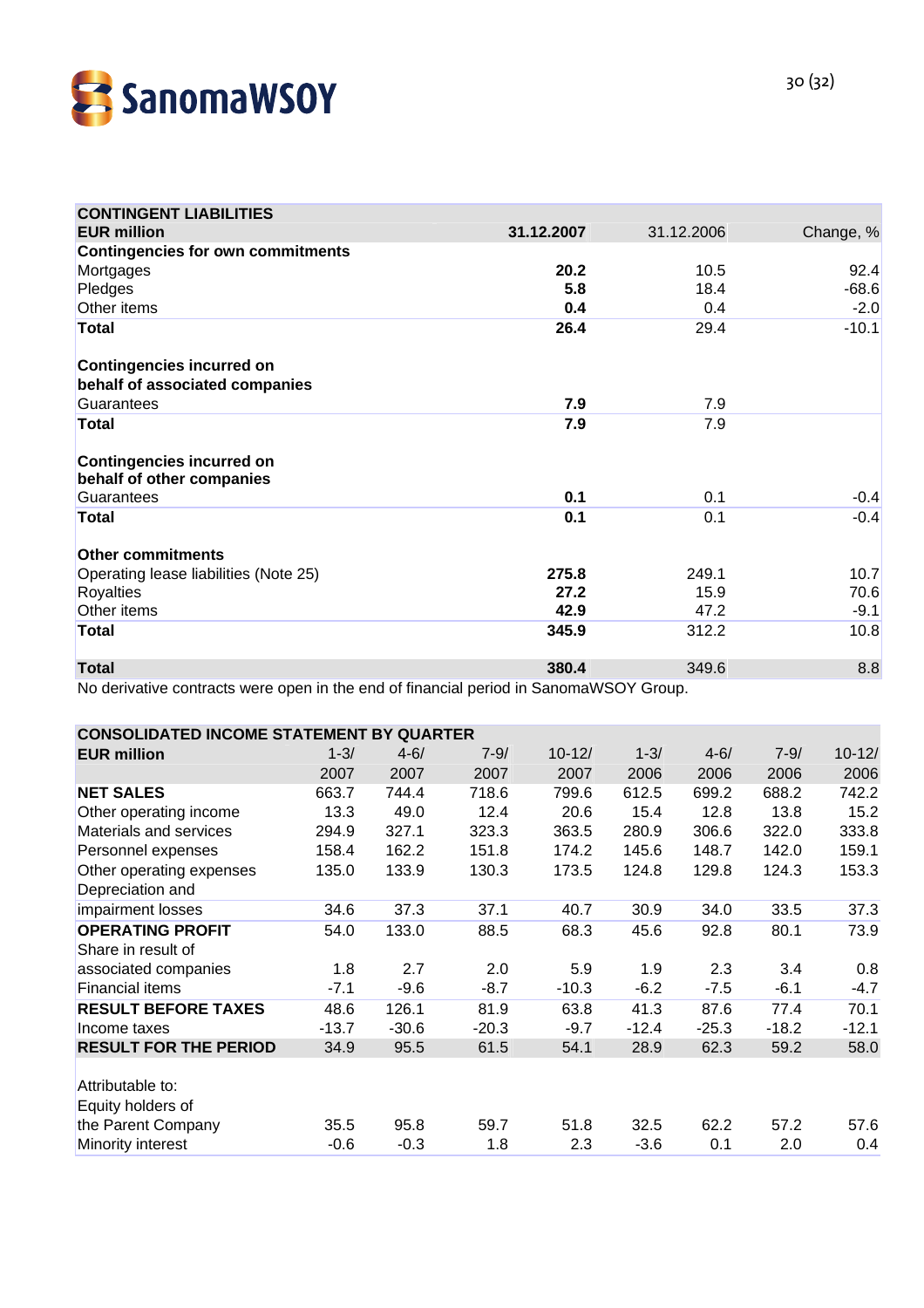

| <b>CONSOLIDATED INCOME STATEMENT BY YEAR</b> |           |           |
|----------------------------------------------|-----------|-----------|
| <b>EUR million</b>                           | $1 - 121$ | $1 - 12/$ |
|                                              | 2007      | 2006      |
| <b>NET SALES</b>                             | 2,926.3   | 2,742.1   |
| Other operating income                       | 95.2      | 57.2      |
| Materials and services                       | 1,308.9   | 1,243.3   |
| Personnel expenses                           | 646.5     | 595.5     |
| Other operating expenses                     | 572.7     | 532.2     |
| Depreciation and impairment losses           | 149.7     | 135.8     |
| <b>OPERATING PROFIT</b>                      | 343.8     | 292.5     |
| Share in result of associated companies      | 12.4      | 8.4       |
| <b>Financial items</b>                       | $-35.7$   | $-24.5$   |
| <b>RESULT BEFORE TAXES</b>                   | 320.4     | 276.3     |
| Income taxes                                 | $-74.4$   | $-68.0$   |
| <b>RESULT FOR THE PERIOD</b>                 | 246.1     | 208.4     |
|                                              |           |           |
| Attributable to:                             |           |           |
| Equity holders of the Parent Company         | 242.8     | 209.5     |
| Minority interest                            | 3.2       | $-1.1$    |

## PRESS CONFERENCE

Press and analyst meeting in Finnish will be held by Hannu Syrjänen, President and CEO of SanomaWSOY at 1:30 pm (Finnish time) at Sanomatalo, Töölönlahdenkatu 2, Helsinki. The event can also be viewed on the Group's website at www.sanomawsoy.fi either live or later on as on demand.

The conference call in English for analysts and investors will be arranged at 4 pm (Finnish time). Hannu Syrjänen will present the result. To join the conference, please dial +44 20 3003 2666 (Europe) or +1 866 966 5335 (US). The event can also be listened on web at www.sanomawsoy.fi either live or later on as on demand.

The presentation material of the press and analyst meeting as well as the slides used in the conference call will be available on SanomaWSOY's website after the press and analyst meeting has started.